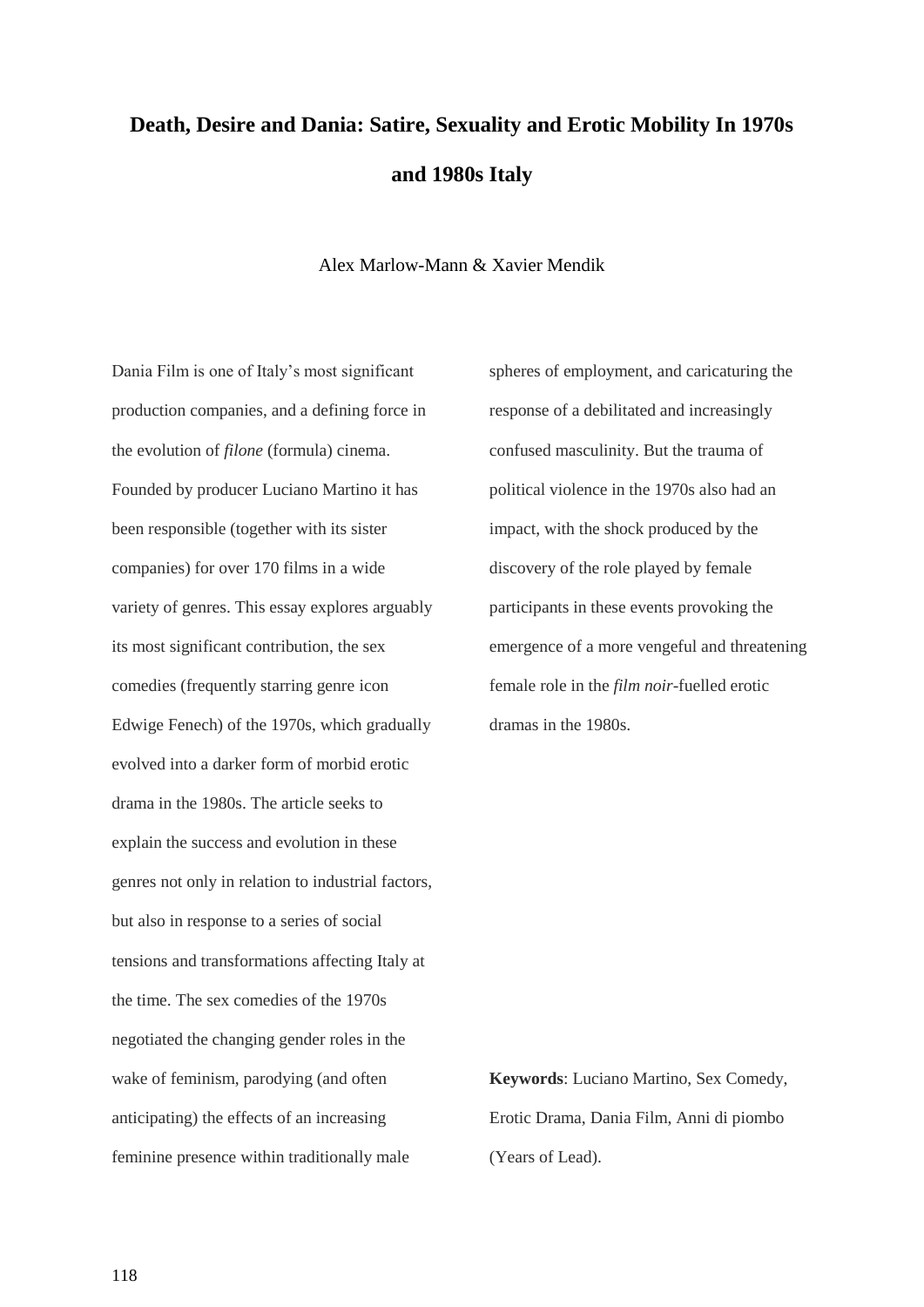..the visually erotic element pervaded all genres of cinema from comedy to drama without exception. At the same time, cinematographic censorship policies were slowly discarded… the result triggered a prosperous development of erotic cinema… (today surprisingly experiencing a revival known as "Italian trash cinema.")" $1$ Rėmi Fournier Lanzoni *Comedy Italian Style: The Golden Age of Italian Comedy Films*

#### **Introduction**

As indicated above, the liberalisation of censorship and changing social mores during the 1970s meant that erotica began to permeate all genres and aspects of the Italian film industry, with startling and unsettling effect. Although this process continued into the 1980s, it has widely been presumed that a later retrenchment of the commercial film industry, coupled with the consequent need for television co-productions functioned as the key determinants that motivated the return to a blander, more universally acceptable fare. However, recent critical interventions (that include Lanzoni's comic studies as well as Glynn, Lombardi and O'Leary's collection

*Terrorism Italian Style: Representations of Political Violence in Contemporary Italian Cinema*) have begun to more fully consider how the turbulent political and social contexts of 1970s Italy also affected the *filoni*' (or popular film cycles) produced during this period. To this extent, we would argue that markedly differing renditions of erotica between the 1970s and 1980s can be seen as much of a response to the wider social and political tensions of the period as it was to transitions in industry and production practices.

In this essay we will examine two *filoni* (cycles) that placed particular emphasis on the erotic – the sex comedy and morbid erotic drama – to explore how these films constituted both a reflection of and a response to broader socio-political tensions and transformations of the period. The focus of our examination will be the erotic *filoni* produced by Dania Film, arguably the largest and most significant producer of popular genre films to emerge in Italy in the post-war period. The essay constitutes the first output of a broader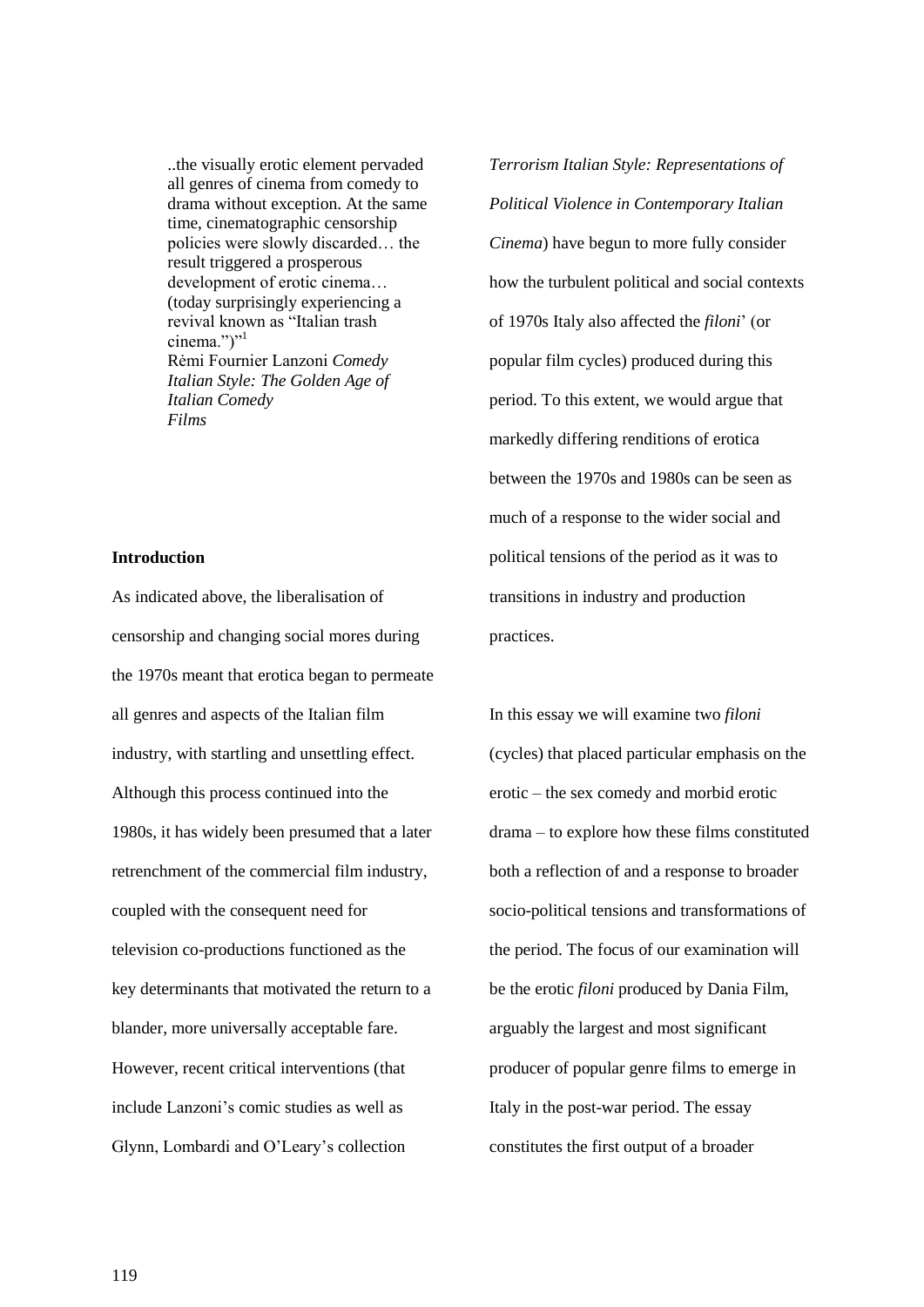research project looking into Dania Film and its productions, funded by the University of Brighton's Rising Star award. The project draws on a range of resources (such as the company's archives, records and film catalogue) in order to consider how Dania's

output from the 1970s and 1980s can be linked to not only nascent production and industry practices, but also the wider political and social uncertainties of the period.



### **Luciano Martino and Dania Film**

A film family legacy: Luciano Martino with daughters Dania (L) and Lea (R)

By way of introduction to this wider study of Dania Film, it is appropriate to provide a preliminary overview of the key personalities behind the organisation. Pivotal to the success of the company was producer Luciano Martino, who was himself born into a

cinematic family. His grandfather Gennaro Righelli was the director of numerous important films, including Italy's first sound film, *La canzone dell'amore* (1930). Luciano Martino first entered into the cinema in 1954 (at age 21) as an assistant to Luigi Zampa, but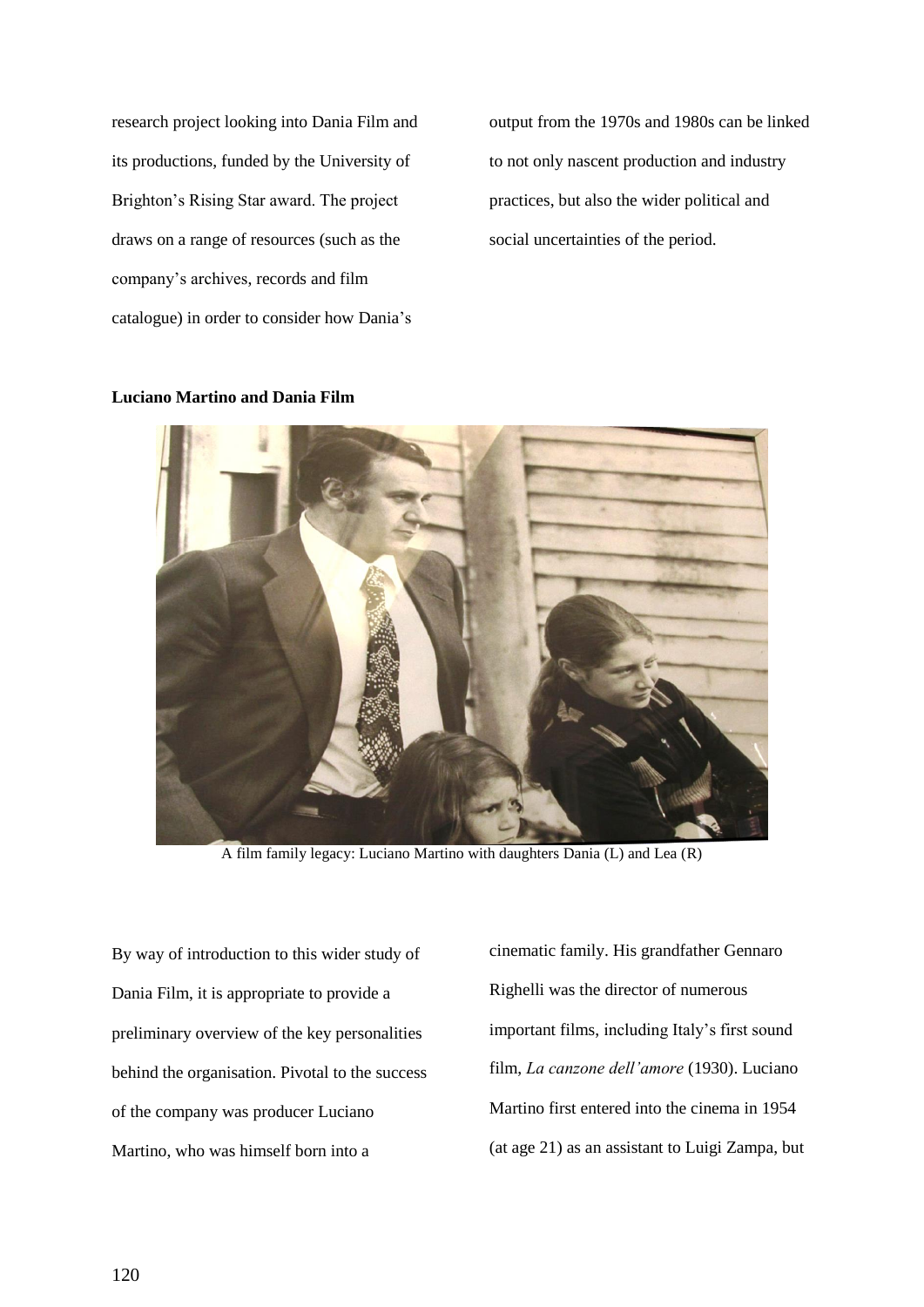quickly moved into scriptwriting, contributing to numerous films for directors like Raffaello Matarazzo, Sergio Corbucci, Umberto Lenzi, Domenico Paolella and Mario Bava. He produced his first film, *Il demonio*/ *The Demon* (Brunello Rondi) in 1963 before founding his first company, Devon Film, in 1964. In partnership with Mino Loy he produced a number of influential films for Zenith Cinematografica as well as co-directing three films with Loy between 1964 and 1966. Although he was to direct four further films in his life, it was as a producer that he really made his name, through a series of closely linked companies, all of which operated out of the same offices and are really only distinct for economic and legal reasons. The best known

of these, Dania Film, produced 111 films between 1973 and 2012. But Dania was proceeded by the aforementioned Devon Film (1964-1987, 29 titles) and the short-lived Lea Film (1971-1973, 11 titles) and followed by Nuova Dania (1977-1984, 21 titles). The latest manifestation of the company, Devon Cinematografica, was founded in 1983 and is still-operational; since Luciano's death in 2013, it has been run by his two daughters, Dania and Lea (who lent their names to the companies) and has thus far produced 9 titles. All told, the companies produced some 170 titles, plus at least 22 films and series for television since  $1982<sup>2</sup>$ 



Room at the top: Dania Martino (L) and Lea Martino (R) as the new generation of Dania creatives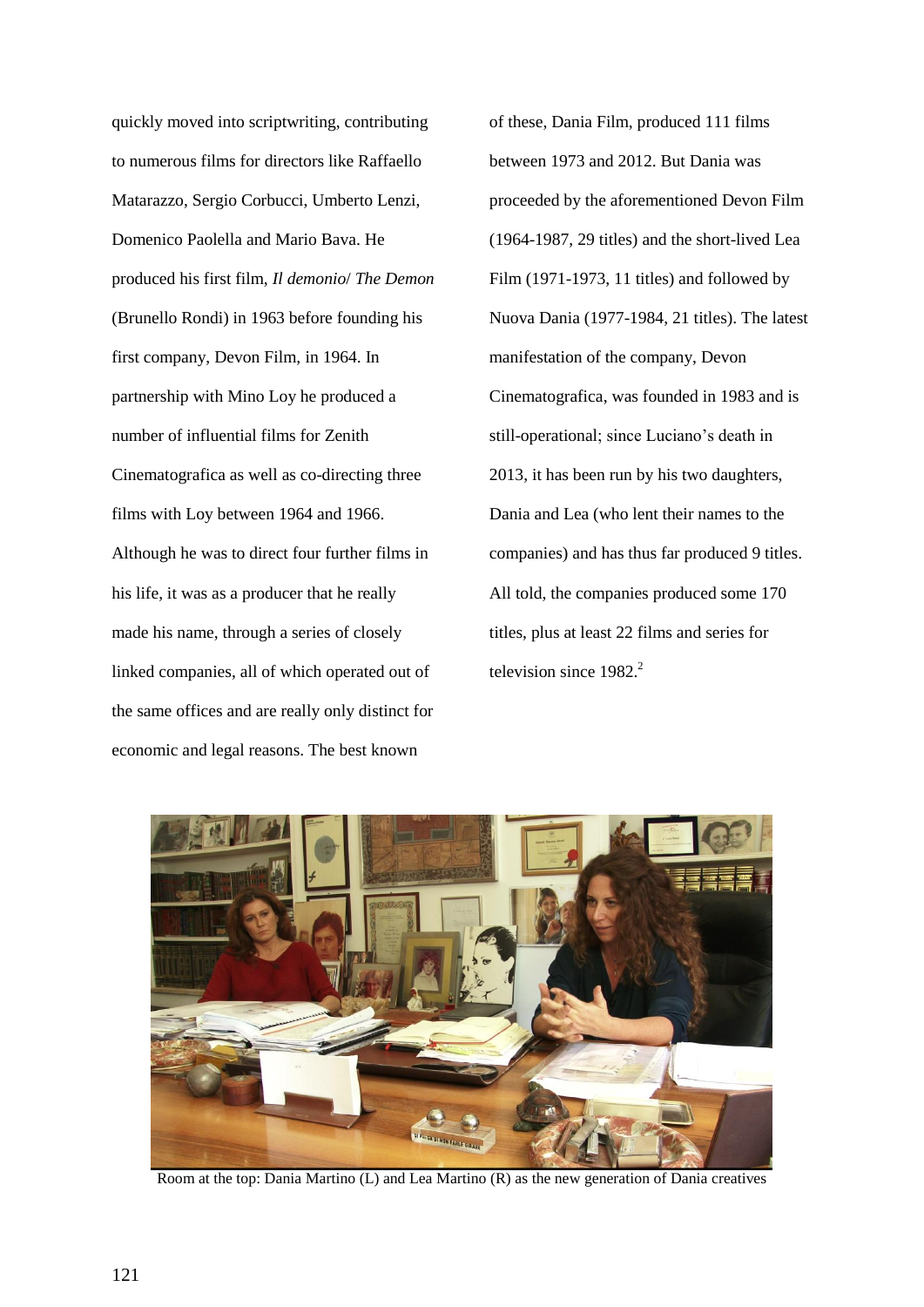Dania Film (and from hereon we will use the name as an umbrella term to refer to all of these companies), remained a close-knit family affair. The initial CEO was Luciano's mother, Lea, while his younger brother, Sergio, was to become the company's most trusted director, shooting 37 films and 14 television

productions for the company between 1969 and 2008, in virtually every genre. Luciano's cousin, Michele Massimo Tarantini, also became a reliable hand directing 13 films for the company, primarily comedies, before relocating to Brazil in the mid-80s.



Dania disciples: the Martino productions repeatedly used producer Mino Loy (L) and actor George Hilton (R)

In the early 1970s the French-Italian-Maltese actress Edwige Fenech and the Urugayan George Hilton became the company's regular on-screen couple beginning with an influential series of *gialli* directed by Sergio Martino (which are arguably the most significant contribution to the genre outside of Dario Argento's films). Hilton was to marry Tarantini's sister, thus gaining Italian citizenship and entering into the Martino family, while Fenech was to form a decadelong personal relationship with Luciano.

Under the direction of Sergio and Mariano Laurenti (another key Dania filmmaker, with 15 films to his credit), Fenech was to become one of the defining icons of popular Italian cinema in the 1970s before virtually retiring from acting and reinventing herself as a producer at the end of the 1980s.

**From the Suggestive to the Successful: Dania's Template at the Box-Office** So why was Dania Film so successful? Undoubtedly one reason was Luciano's canny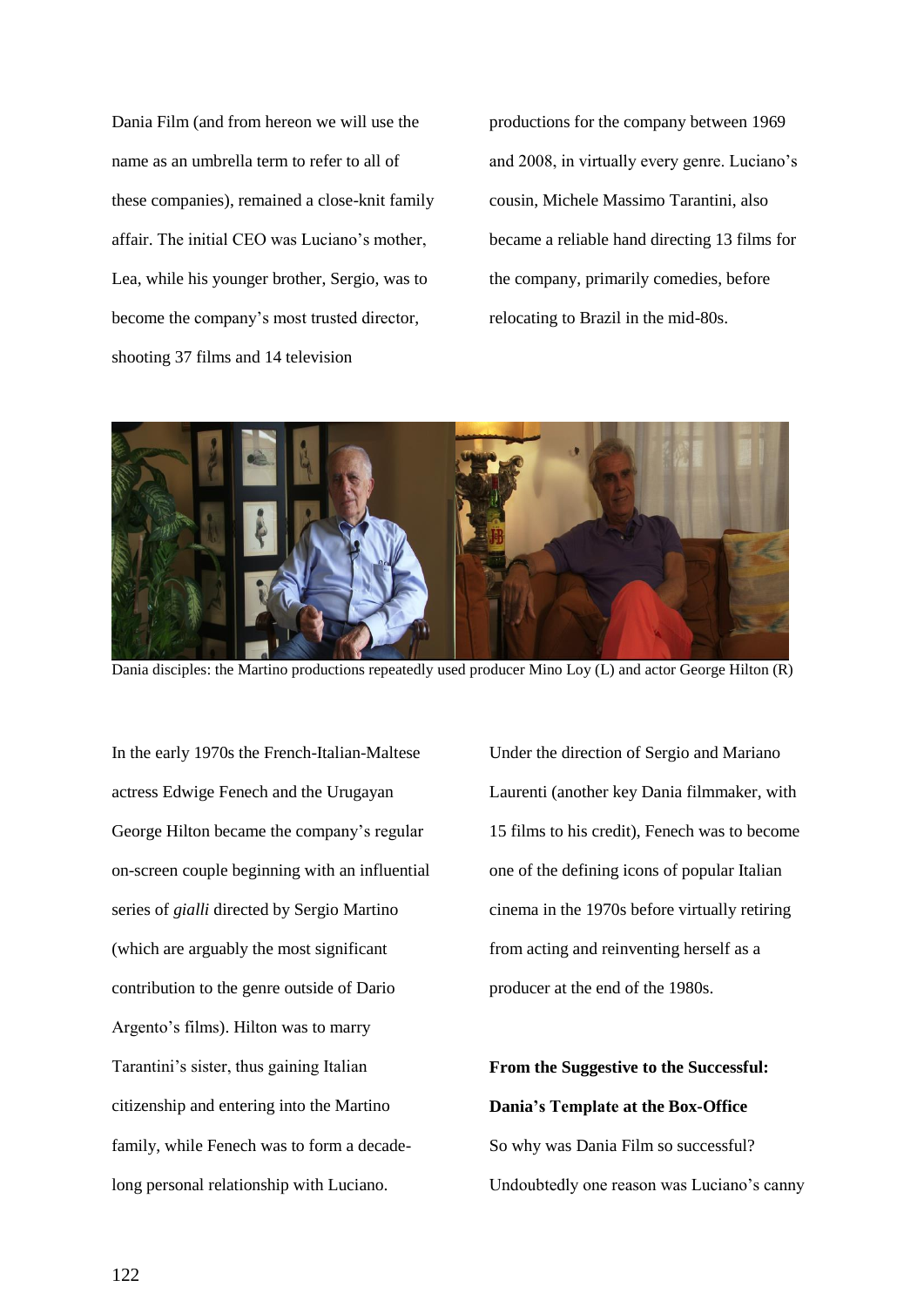ability to identify audience tastes and adapt standard generic forms to fit the zeitgeist. In so doing, Dania became one of the key exponents of the 'filone' system, through which a single commercial-hit would produce a prolific but short-lived cycle of close imitations before the cycle exhausted itself and a new breakout-hit spawned the next *filone*. Luciano played a key role in codifying and popularising the *giallo* with *Il dolce corpo di Deoborah*/ *The Sweet Body of Deborah* (1968 Romolo Guerrieri) and *Così dolce, così perversa*/ *So Sweet… So Perverse* (1969, Umberto Lenzi) – both coproduced with Mino Loy for Zenith Cinematografica – and the four films directed by Sergio Martino and starring Hilton and Fenech. He also made a considerable contribution to the spaghetti western (14 titles between 1968 and 1987) and the 'poliziesco'

('cop film'; 10 titles between 1973 and 1984), with key contributions to virtually every other *filone* exploited at the time, including the cannibal and the mondo cycles. Perhaps his biggest contribution, however, was to the 'commedia scollacciata' (sex comedy), which he effectively invented, with no less than 38 titles in the decade 1972 to 1982. This cycle was launched by the huge success of*Quel gran pezzo dell'Ubalda, tutta nuda tutta calda Ubalda* (AKA *All Naked and Warm* [1972, Mariano Laurenti]), the first of a series of 'decamerotici' or medieval erotic comedies that proliferated in the early part of the decade and which also included Dania's *La bella Antonia, prima monica e poi dimonia* (also 1972 and directed by Laurenti and starring Fenech).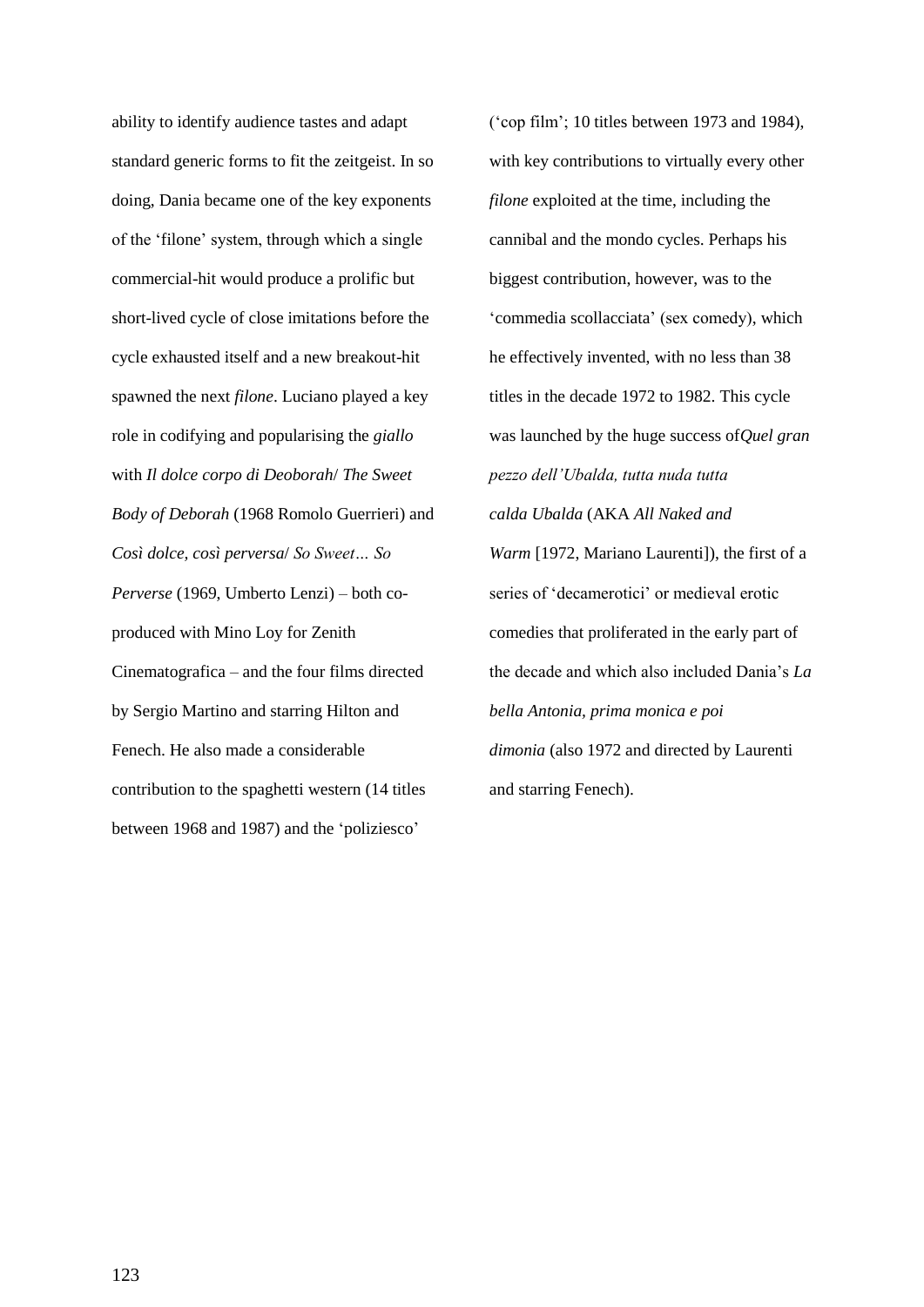

All naked and warm…at the box office: Dania skilfully exploited the erotic element in contemporary film trends

While such medieval erotic movies indicated Dania's ability to accommodate the 1970s Italian interest in historically themed erotica, 1973 saw them move into more contemporary examinations of sexuality with Sergio Martino's *Giovannona Coscialunga, disonorata nell'onore*/ *Giovannona Long-Thigh*, This film proved influential for adding the vague promise of nudity or eroticism to the generic structure of the farce. In so doing,

*Giovannona Long-Thigh* was to become the defining title of the sex comedy genre and to indelibly mark an entire generation in Italy. Both these films were conceived as populist responses to celebrated works by 'auteur' filmmakers. The first was to Pier Paolo Pasolini's Trilogy of Life (1971-1974), which had transgressed censorship boundaries, generated controversy and enjoyed an unexpected and unprecedented commercial success; the latter (at least in its title) was to Lina Wertmuller's *Mimi metallurgico, ferito nell'onore*/ *The Seduction of Mimi* (1972), a comic drama set against the background of left-wing politics, organised crime, Southern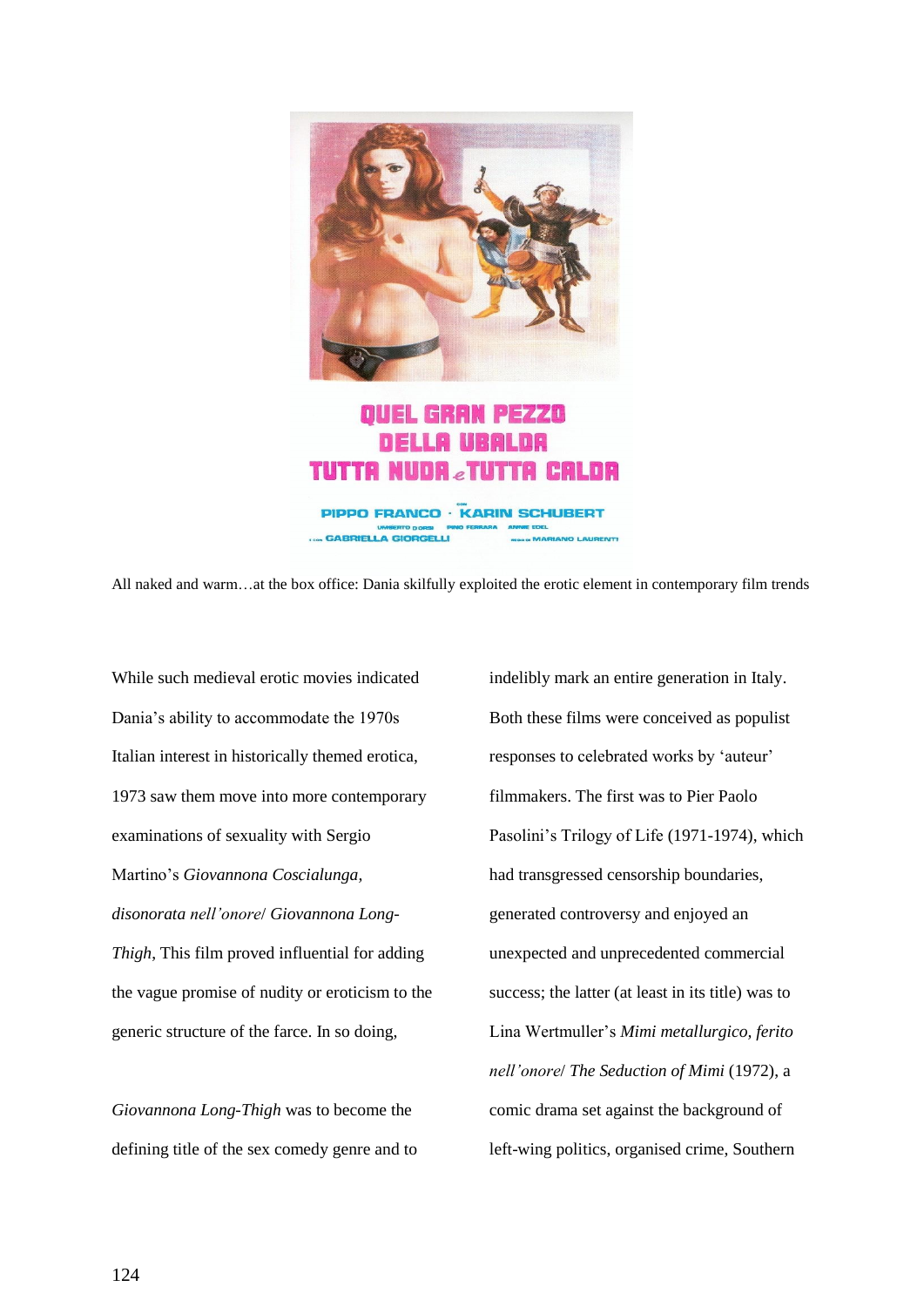Italian migration and female emancipation. Both films testify to Luciano's ability to capitalise on innovations in 'serious' cinema, tapping into the zeitgeist and constituting easily replicable cycles of popular films. A second element of these film's success (and that of Dania as a whole) is in the titles, which

are at once highly suggestive and playfully ironic (*Ubalda, All Naked and Warm* could just as easily apply to a porn film). Coupled with eye-catching and titillating poster artwork (whose concept derived – like the titles – from Luciano himself), which exaggerated and emphasised the physical attributes of Fenech:



Exaggerated femininity and infantilised masculinity in the original Dania artwork for *Giovannona Long-Thigh*

Using this vocabulary of exaggerated excess, these films became both iconic and emblematic of an entire period in Italian

cultural history. But their enduring appeal also offers some explanation of why these texts were so emblematic of the social and political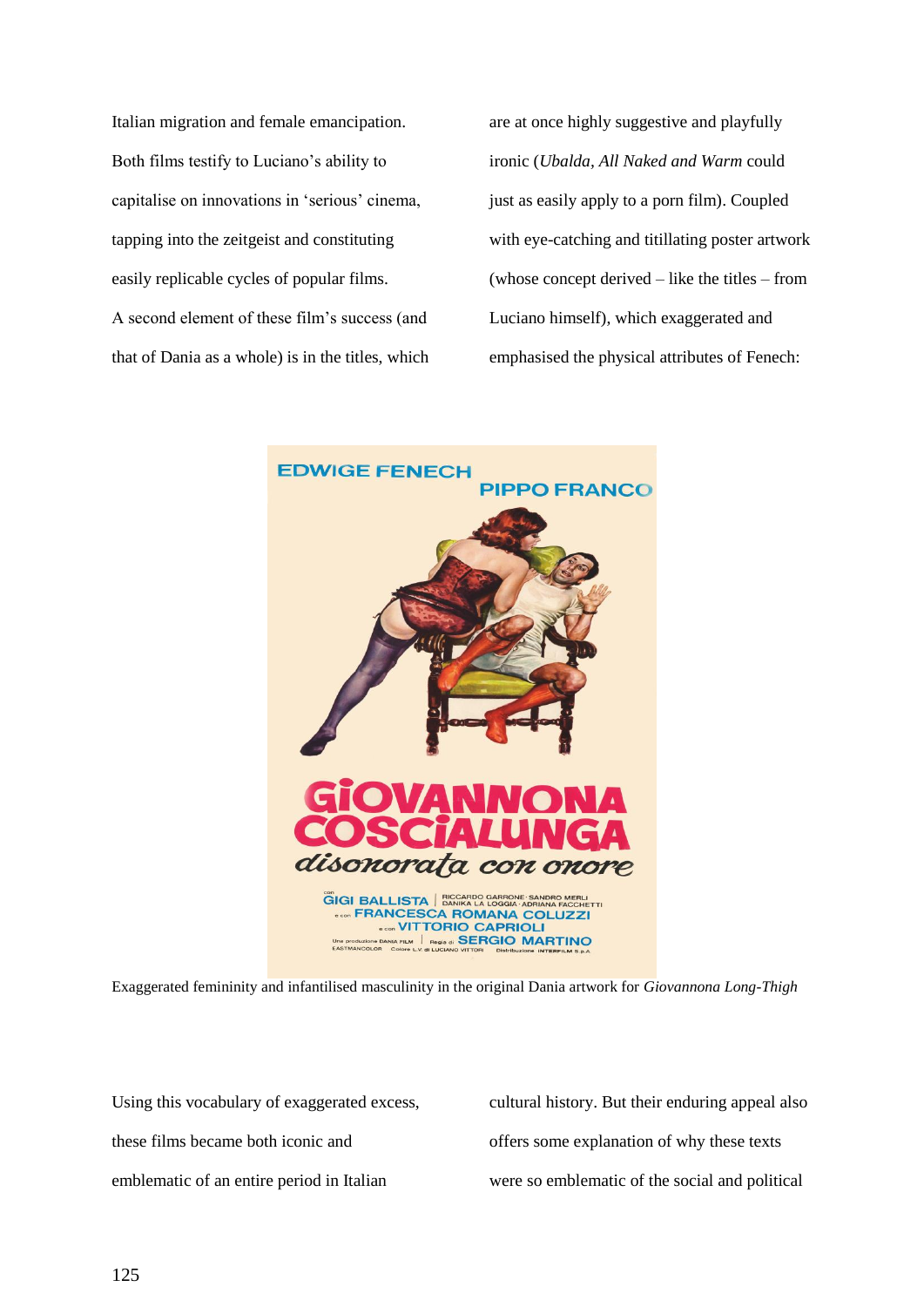climate of the time, which also warrants further analysis.

# **The Sex comedy and the Shocking Seventies**

## **Zeitgeist**

From the late-Sixties through to the early-Eighties, Italy witnessed a range of dramatic social upheavals and transformations. The socalled Economic Miracle saw Italy transformed from a primarily agrarian economy to a manufacturing based consumerist society, while per capita income increased faster than any other European country: from 100 to 234 between 1950 and As Rėmi Fournier Lanzoni has noted:

> For Italy, the decade (1969-1980) brought an unprecedented series of setbacks as extremist political violence became part of … life and affected the face of a nation with significant human loss…<sup>6</sup>

No less significant than the political turmoil of the period however, were the changes to gender roles in a country which, as the decade dawned, remained highly conservative and Catholic in outlook. During this period, women began to occupy a more central role in the economic and political sphere, with female employment rising by nearly 50% between

1970.<sup>3</sup> These changes were more marked in the North, causing massive internal migration (over 9 million people between 1955 and  $1971$ , which had an enormous socio-cultural impact, in particular on the more traditional South. For example, the percentage of regular church-goers in Italy declined from 69-40% from 1956-1968.<sup>5</sup> The rapidity of these changes can perhaps partly account for the political polarisation of the late 1960s, which saw an increasing adherence to far-left and farright parties, coupled with an explosion of political violence that lasted throughout the '*anni di piombo'* (Years of Lead) of the 1970s.

1970 and 1985 at a time when male employment remained stagnant.<sup>7</sup> Under the influence of feminism, traditional sexual mores and conceptions of womanhood began to be challenged, as evidenced by the legislative changes that took place during this period: the prohibition of female adultery was repealed in 1968, divorce was legalised by Law 898 in 1970 and ratified by means of a controversial referendum in 1974 in which 60% of Italians voted in favour, while abortion was legalised in May 1978 following a 1975 referendum prompted by over 700,000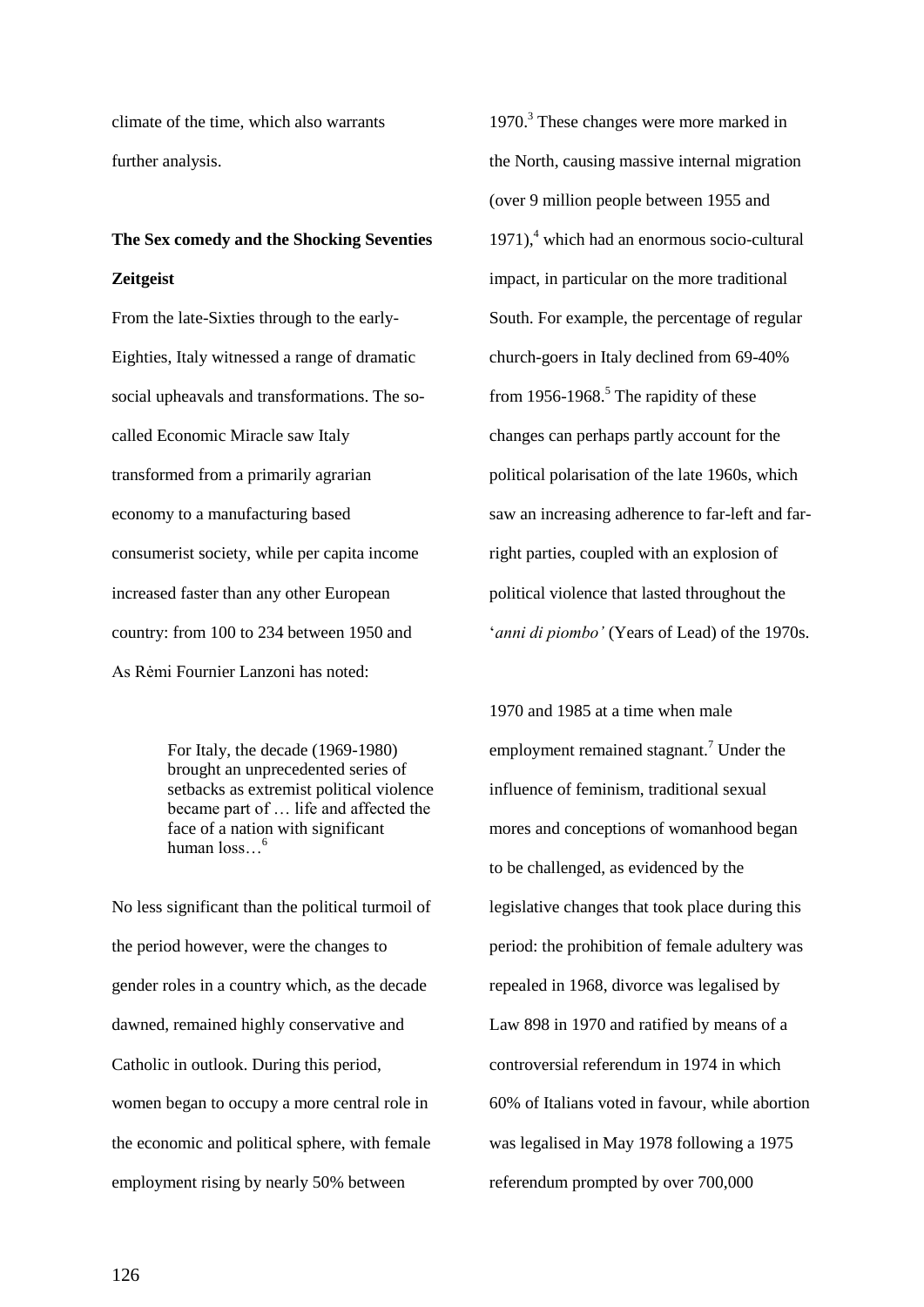signatures collected by feminist activists.

Paradoxically, however, these progressive changes were accompanied by a dramatic increase in the 'consumption' of female sexuality facilitated by the declining influence of the Catholic Church and liberalisation of censorship. Although Italian cinema had long alluded to unabashed images of female sensuality, changes in social mores coupled with a gradual weakening of censorship restrictions meant that sex was to become both more central and explicit during this period. While the passing of Law 161 in 1962 theoretically meant that films would only be censored if either individual scenes or the entire film offended 'good taste' (as per article 21 of the Constitution), in reality a dramatic change in practice did not take place immediately.<sup>8</sup> Nevertheless, the hundreds of denunciations and seizures that took place throughout the Sixties and early Seventies should be read not as evidence of the persistence of the value system of earlier decades, but rather as an ultimately doomed attempt to stem the tide of changes during a period of dramatic transition. The release of the first erotic publication for men in 1966 was the first step in a process that would lead inexorably to the opening of the first 'redlight' cinema screening hard-core pornography in Milan a decade later, on 15 November 1977.

**Cab Drivers, Cops and Carnal Tutors: Sexual Mobility in the 1970s Sex Comedy** Arguably the Italian *filone* responded to the rapid social and legal changes affecting women's status within Italy by representing them as desirable but ultimately disruptive figures in the range of Dania sex comedies that proliferated in the era. These sexual contradictions were particularly played out for humorous effect in titles which charted the impact of female interventions into previously male dominated social spheres. For instance, the success of Steno's comedy *La poliziotta* [*The Policewoman*] (1974), which dealt with the disruption caused by a young woman (Mariangela Melato) appointed to the police force after she out performs her male counterparts, sparked Luciano Martino's imagination and initiated one of his most prolific and successful comic cycles. Specifically, this generated a long series of films in which a young and attractive woman (usually played by Edwige Fenech) enters into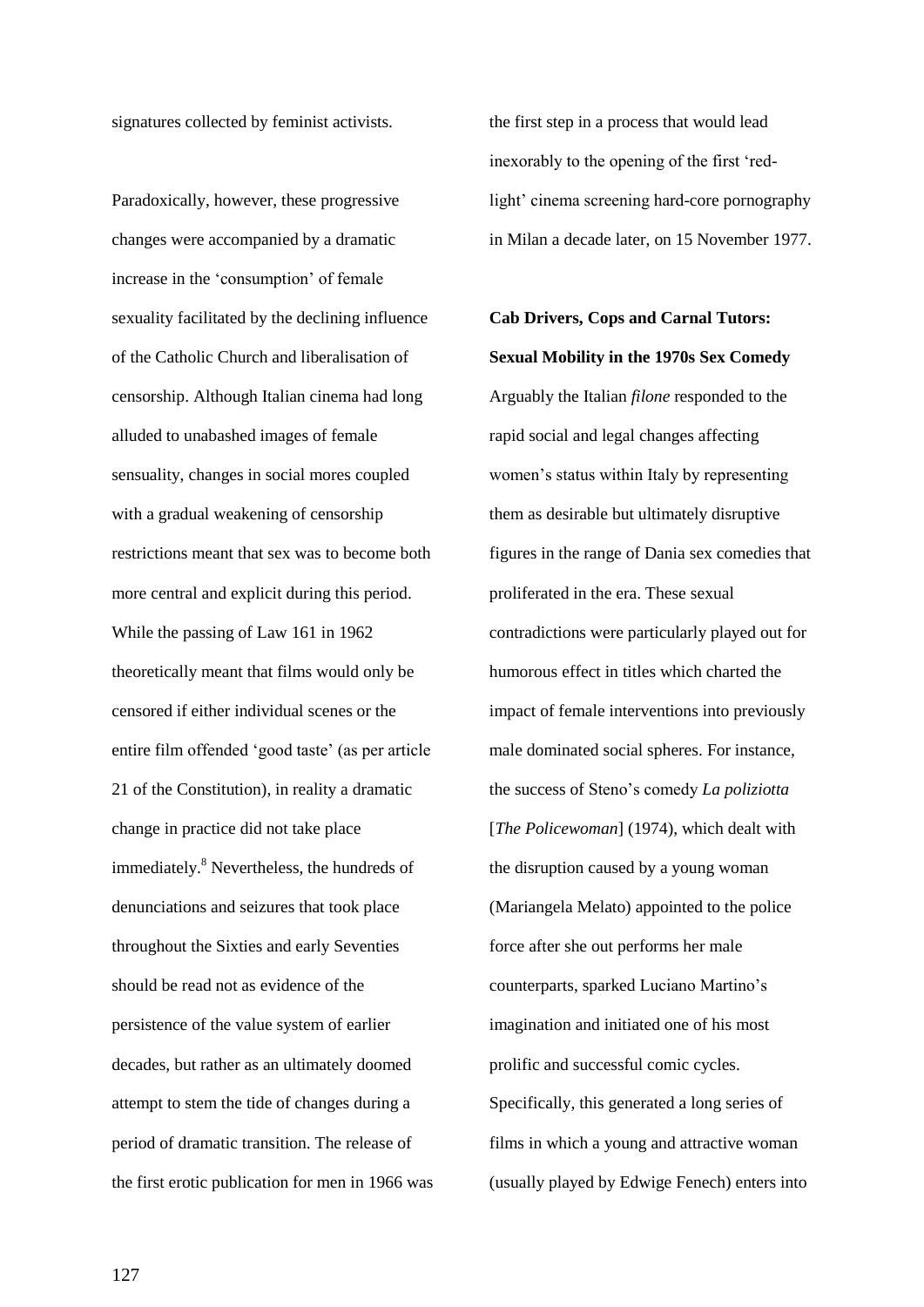a typically male-dominated workplace and upsets the established (patriarchal) order.

In the six years between 1975 and 1981 Dania produced no less than fourteen films in this 'professional woman' *filone* – three policewoman sequels, two soldier films, two nurse films, two doctor films, four teacher films and a single taxi driver film – while a further seven entries in the series were furnished by other companies. The comedy in these films alternates between the difficulties the female character experiences in fulfilling her role and the effects that the presence of a desirable female character has on the surrounding male characters. A good example would be *La soldatessa alla visita militare* (1977, Nando Cicero) in which Edwige Fenech's character takes up a position as a doctor within a military barracks as a protest against the discrimination which prevents women from doing military service (this was only passed in 1999, making Italy the last of the NATO countries to allow voluntary service for women). The barracks is inevitably populated by a gallery of sexually-frustrated, borderline abnormal types, such as the character played by Dania regular Alvaro

Vitali, who is driven into paroxysm and compulsive masturbation by the slightest sexual thought and as a result repeatedly and unwittingly finds himself in borderline homosexual situations. The arrival of Fenech thus provides a catalyst for the break-down of the fragile equilibrium of this male world.

Despite their extremely formulaic nature and their bawdy unsophisticated humour, these films nonetheless constitute perhaps the most explicit and sustained consideration of the impact of changing gender roles and employment practices in Italian cinema of the period. Moreover, when viewed chronologically, we can observe a progression towards a gradual acceptance and normalisation of the woman's presence within the workplace. Yet for many critics, any possibility of an ideologically progressive reading of this narrative is negated by the voyeuristic impulse displayed when Edwige Fenech takes over the role from Mariangela Melato and Luciano Martino morphs the straight comedy of *La poliziotta* into the sex comedy. For example, Gian Piero Brunetta argues that the "the dominant logic [of the sex comedy] is to obtain a collective regression to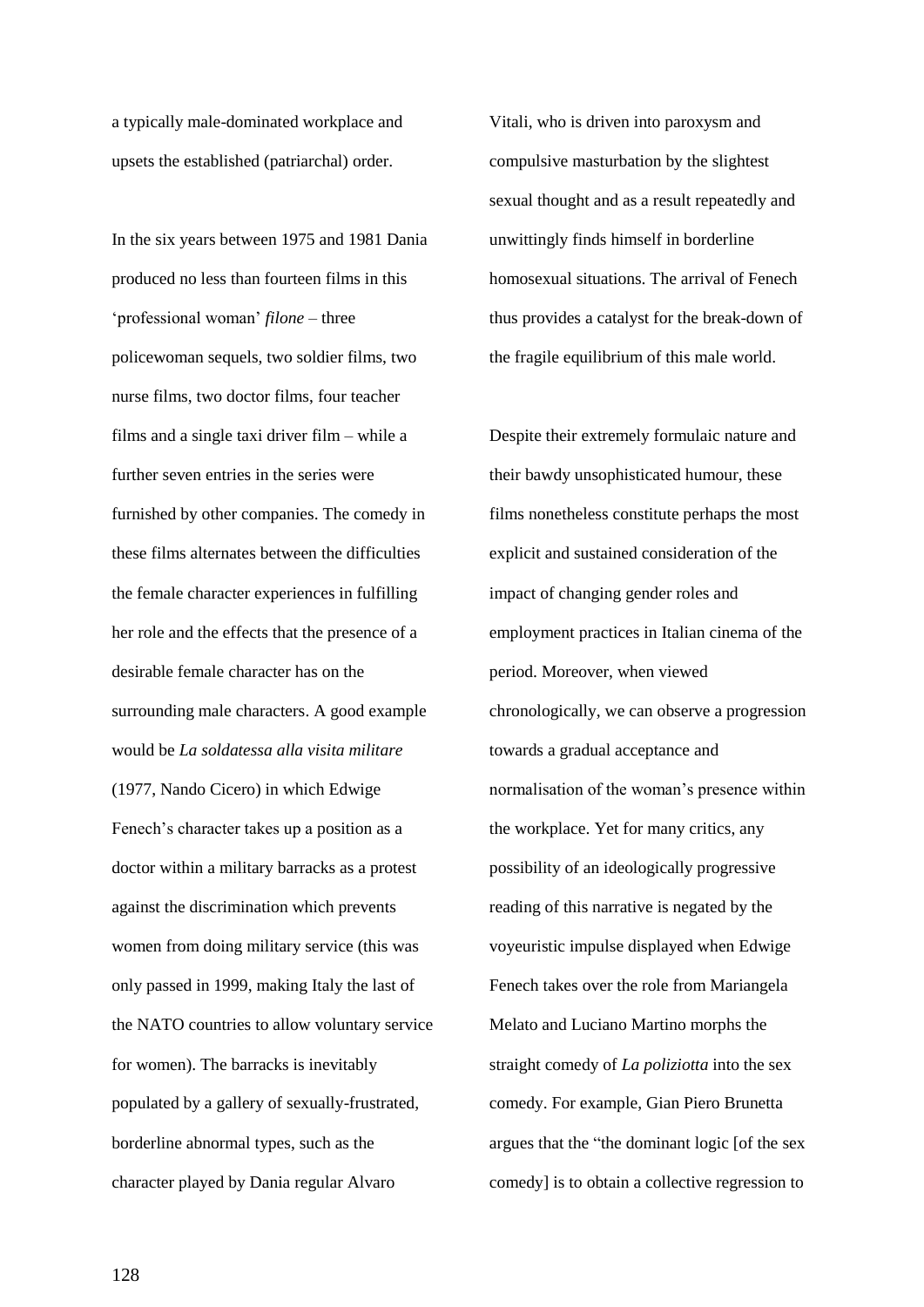the pleasure of voyeurism, to the emotion of spying through the keyhole, to the sense of sin committed solely through the act of desiring."<sup>9</sup> Yet this analysis downplays the extent to which the films render explicit this act of voyeurism by doubling the spectatorial gaze through the presence of desiring and frustrated voyeurs within the narrative, not to mention the presence of literal spying-through-thekeyhole shots in films such as Luciano Martino's own *La vergine, il toro e il capricorno*/ *Erotic Exploits of a Sexy Seducer* (1977). Moreover, we should not underestimate the fact that  $-$  as in the example just cited – the spectatorial surrogate is typically an incompetent or infantilised male, often embodied by the rubber-faced, middleaged comic Alvaro Vitali, expanding on a role he first fulfilled in Fellini's *Amarcord* (1973).

Indeed, it is significant that Vitali's screen persona as the sexually frustrated male voyeur would be perpetuated across much of his career, particularly through the 30-plus films he made for Dania having signed an exclusive contract with them in 1975. These films thus mock the voyeuristic (male) spectator, inviting him to laugh at his own frustrated desire in a process of recognition and self-critique. If this is the case, then these films can be considered not the debasement of the great tradition of the *commedia all'italiana* (Comedy Italian Style) as many have argued, but rather the displacement of this genre's characteristic process of inviting the spectator to identify with and laugh at a series of negative social stereotypes onto the plane of the erotic.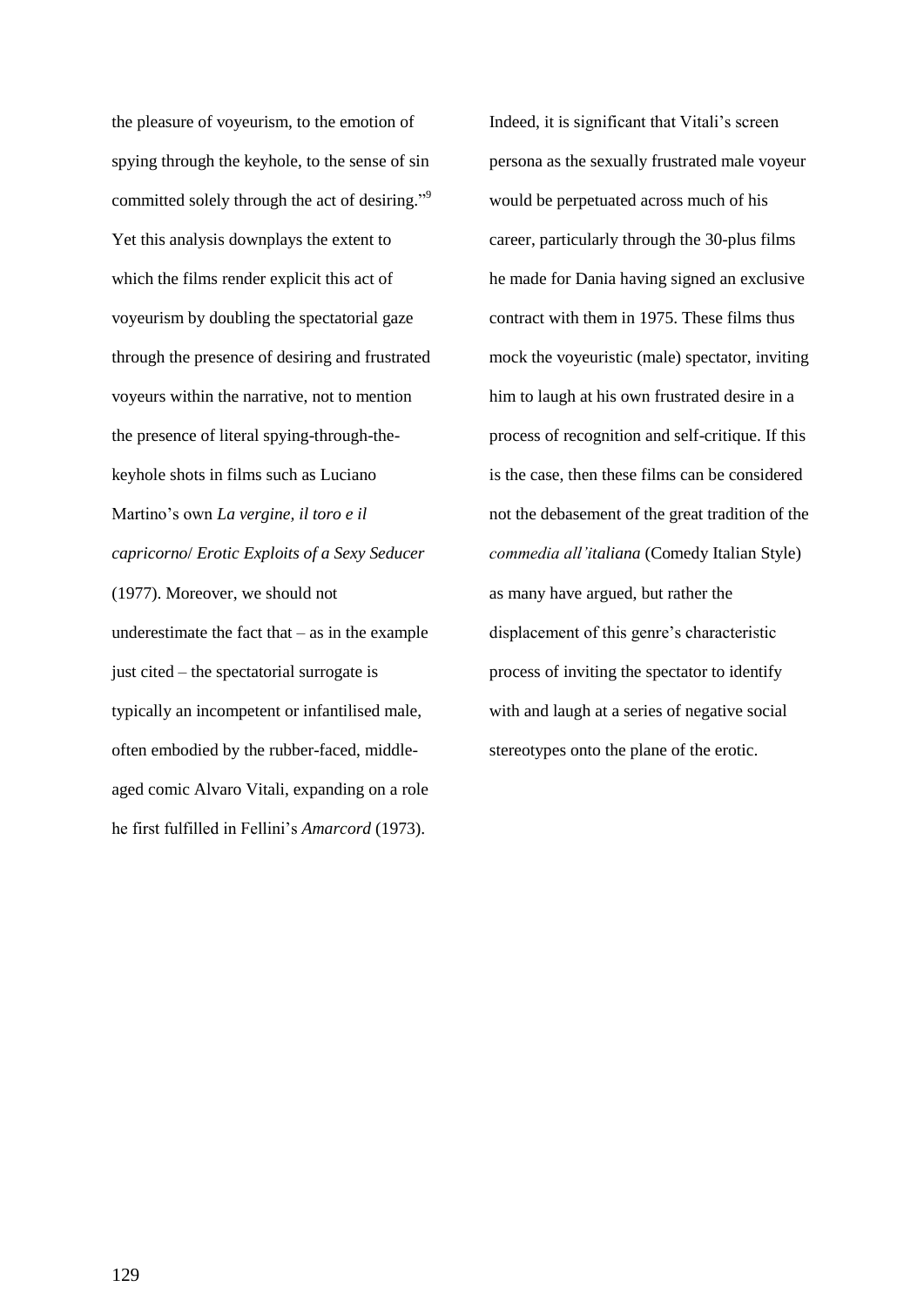

Voyeuristic impulses made explicit: Alvaro Vitali spies on Edwige Fenech in *Erotic Exploits of a Sexy Seducer*

Moreover, this voyeuristic impulse is frequently inextricably bound up with a wider discourse about the conflict between changing gender roles and the liberalisation of sexuality and the institutions of social, political, religious and patriarchal authority. For example, the extraordinary credit sequence of *Taxi Girl* – in which Fenech again assumes a masculine profession in emulation of her father, despite the complaints of her traditional Southern Italian fiancé – contains a sustained 21 second close-up of her naked breasts against a backdrop of well-known sights as she drives her taxi through the centre of Rome having been divested of her clothes in a comic pre-credit sequence. While this sequence

undoubtedly serves the function of titillation, the juxtaposition of naked breasts with landmarks such as St Peters means that this sequence cannot be considered *solely* an objectification of the female form for the pleasures of the (male) viewer as part of a calculated commercial operation. Rather, it is also an explicit – and amusing – commentary on the tension between the contradictory processes of liberation/repression that characterise the period. While Fenech's character is not nude by choice in this scene, she nonetheless makes no attempt to cover herself and shows no shame at her nudity, in defiance of the Catholic and Conservative conceptions of female sexuality explicitly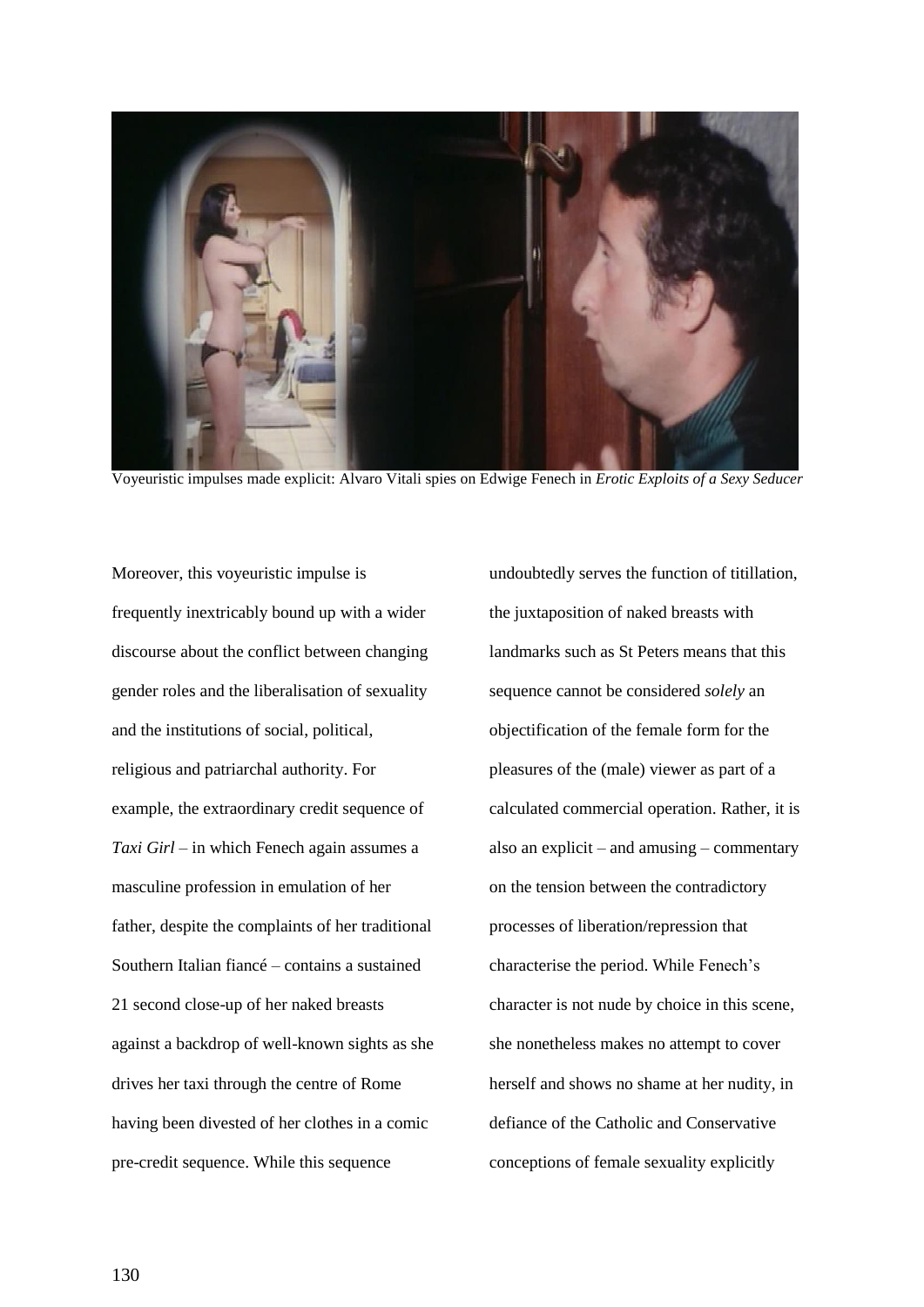evoked by the presence of St Peters in the background. This interpretation chimes with that of Giuseppe Turroni (writing in 1979 at the height of the sex comedy cycle but shortly before the release of *Taxi Girl*). Here, the (transgressive) presence of a sexually desirable woman within these institutions proves a destabilising force that upsets the normal order to comic effect. But the sexual availability of these women is typically only apparent and the desire it provokes in her male counterparts is constantly frustrated by the woman's denial of their advances. Thus, according to Turroni, in the sex comedy (unlike pornography), the tension between desire and repression reveals the continued possibility of choice and reaffirms the significance of the reproductive act.<sup>10</sup> While, as Manzoni and Menarini note, $11$ we should be wary of pushing this line of argument too far and offering a counterinterpretation of the cycle as some kind of feminist and libertarian intervention, it is equally true that a straight feminist critique of the films as reactionary objectification of the female form is equally simplistic. Rather, the films embody the complicated tension between the progressive and the reactionary, the emancipated and the objectified, revealing the

ambivalence and ambiguities within the collective Italian psyche of the period. Arguably, the use of Edwige Fenech's star persona to convey the sexual contradictions of 1970s Italy were equally imprinted on the 'Schoolteacher' films that became aligned with Dania between the years of 1975 and 1978. As indicated by the Martino-produced *L'insegnante*/ *The School Teacher* (1975, Nando Cicero), sex comedy tropes were frequently fused with wider social concerns around the role of emancipated Italian womanhood in an era of decreased male influence and increasing countercultural agitation. In this respect, later sequels to the cycle such as *L'insegnante va in collegio/ The School Teacher Goes to Boys High* (Mariano Laurenti, 1978) remain particularly significant for their comic incorporation of contemporary terrorist fears into the sexploitation template. This title pairs Fenech's habitual role as a desirable mentor with an industrialist's attempts to evade threats from trade unionists and militants alike. Having declared himself bankrupt, this so-called "Captain of Industry" (played by genre regular Renzo Montagnani) relocates to a provincial town, where both he and his teenage son fall for Fenech, who plays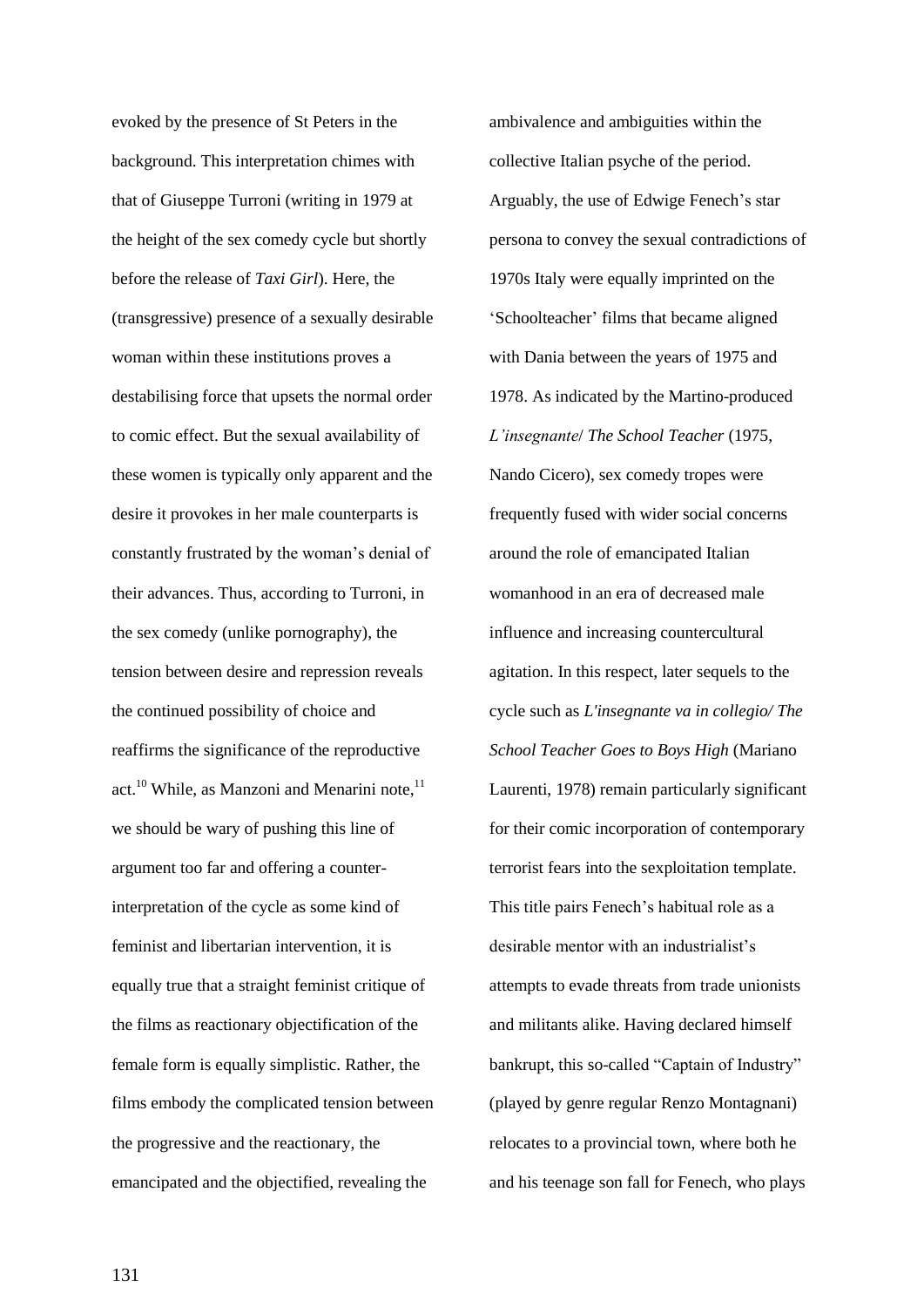the lone female language tutor at an all-male Catholic college. In the film's finale the thwarted industrialist inadvertently reveals his true identity just in time for the local left wing terrorist faction to ship him off for an extended period of incarceration as the heroine begins to seduce his son. This unsettling finale itself proves significant, echoing Alan O' Leary's recent work on Italian *filone* cinema and 1970s terrorist tensions. Here, the trope of crossgenerational conflict remains at the core of comic productions produced during the terrorist years precisely because they function as "an index of a society decidedly out of joint."<sup>12</sup>

# **Social and Sexual Immobility in the Dania Erotic Drama**

While Dania's 1970s erotic ventures employed comic tropes to comment on an emergent Italian female mobility, the company's 1980s output morphed into far darker reflections on female interventions into an increasingly unstable political sphere. In these later productions, the trope of the socially attuned and (apparently) sexually voracious Italian woman was recast as a potentially vengeful and threatening figure, whose potency sharply

contrasted with the images of male disability, incarceration or criminal internment that populated these works.

Befitting this far more melancholic mode of narrative, it seems significant that Dania's 1980s erotic content replaced the vivacious and jovial performances of Edwige Fenech with far more complex and contradictory representations of female desire, embodied by performances from actresses such as Monica Guerritore. Often appearing with (her then husband) Gabriele Lavia as a co-star and director, it was not uncommon for the actresses' performances to take on a vengeful and even monstrous element. These unsettling images once again reflected wider social trends and tensions that the Dania canon so skilfully managed to exploit.

For critics such as Ruth Glynn, the 1980s shift towards representing Italian female protagonists as violent and even sexually unhinged cannot be divorced from the wider fears that emerged as the country took stock of more than a decade of terrorist activity. Writing in the study 'Terrorism: A Female Malady', Glynn argues that violent

132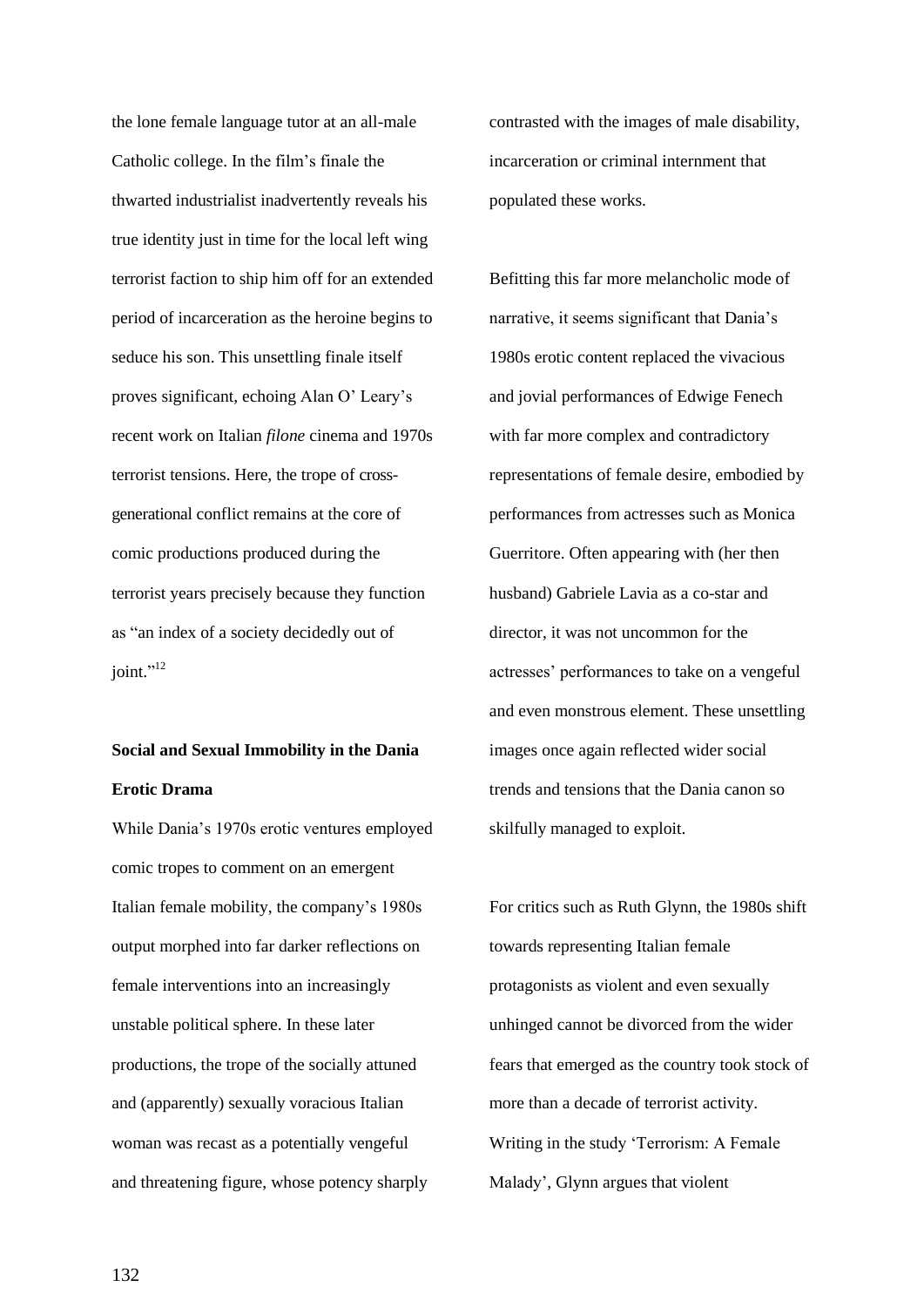insurrection remained "not just a phenomenon of the very recent past… but an ongoing reality from which Italy was only tentatively beginning to emerge" during the 1980s.<sup>13</sup> While these continued atrocities were evidenced by bombings and assassinations perpetrated by both right wing cells and leftist extremists, Glynn also identifies a process of *pentitisimo*, where captured protestors gained state reductions for their crimes by naming collaborators. These trials not only kept the traumatic memories of terrorism within the public sphere, but "for the first time, shed light on the full extent and the nature of women's involvement in acts of terrorism."<sup>14</sup>

Arguably, the new public knowledge surrounding female participation in terrorist inspired violence seeped into both the public consciousness and popular culture of the1980s, producing films that functioned as "narratives of ongoing collective and cultural trauma."<sup>15</sup> According to Glynn, these celluloid fears were reproduced in a range of fictions which equated female sexuality to acts of violence or terrorism, whilst also revealing women as a potential threat to 'normalised' family relations. Although not as explicitly political

as the two case-studies which form the basis of the author's analysis, Dania's erotic output from the 1980s does provide similarities to the twin tropes of the *femme fatale* and the sexually unstable woman that the author discusses.

For instance, Gabriele Lavia's 1986 erotic entry *Sensi*/ *Evil Senses* exemplifies the first of Glynn's trope in its use of a range of *film noir* devices to punctuate a dark political thriller about a former hitman Manuel Zani (Gabriele Lavia) being pursued by a lethal female assailant Vittoria (Monica Guerritore), who has disguised herself as a high class escort. From its outset, where Zani is forced to flee his London home down a back alley (framed via high angled and off-kilter camerawork that dwarfs him against the exterior stairwell to the building), *Evil Senses* employs stylistic and thematic tropes associated with *film noir* to convey the protagonist's fatalistic entrapment at the hands of the duplicitous female lead. In so doing, the visual components of the scene reproduce what J.A. Place and L.S. Peterson have defined as a thriller format that is used to "unsettle, jar, and disorient the viewer in correlation with the disorientation felt by the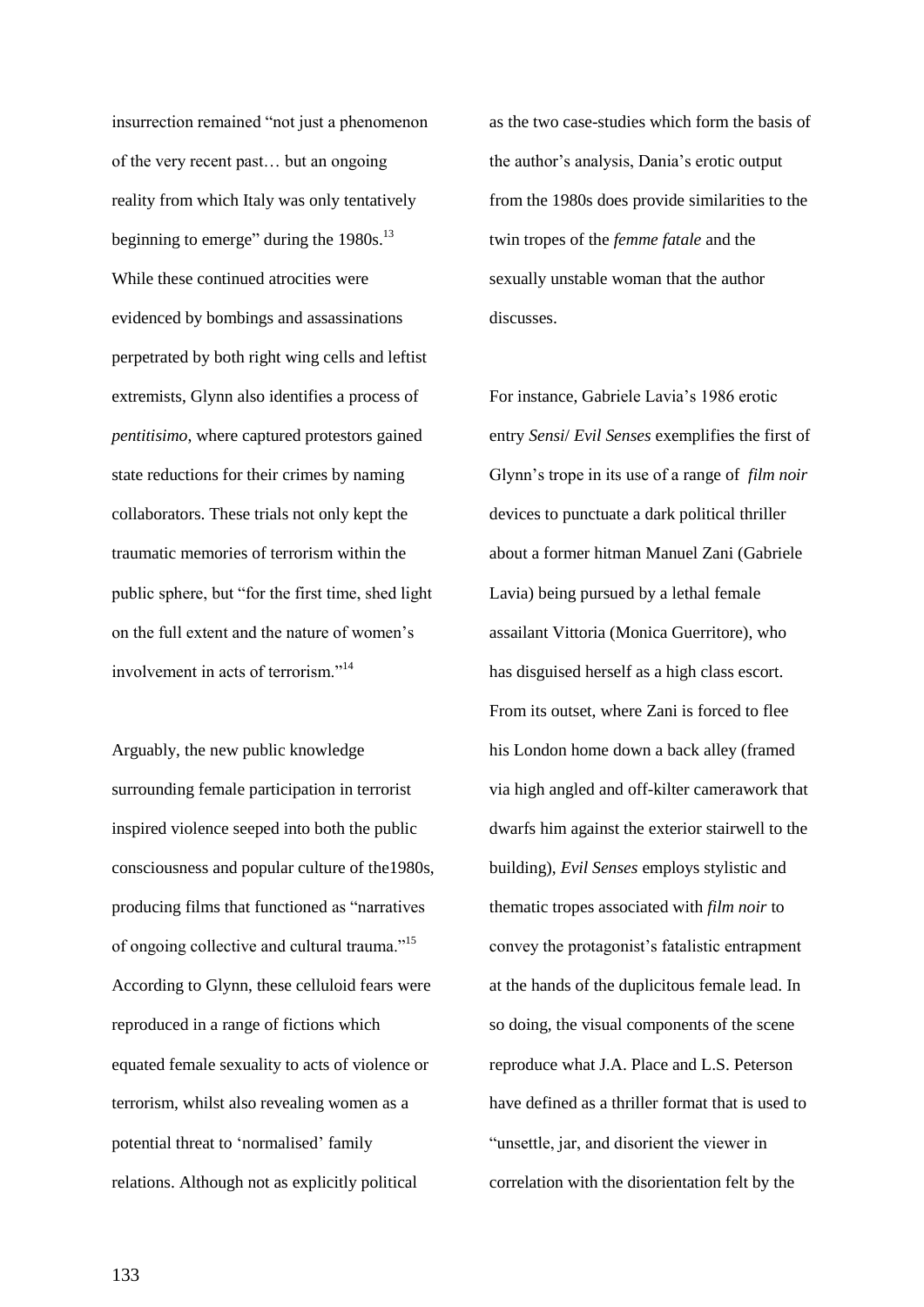*noir* heroes."<sup>16</sup> Further, the film's credit scene theme tune entitled 'We'll Die Together', which is played out over a montage of Zani fleeing to a safe-house in Rome establishes the equation of carnality with threat, which functions throughout the remainder of the film. These morbid sexual themes are established in an early sexual encounter between the pair, when Manuel insists on covering Vittoria's face with a linen sheet before caressing her masked features, giving the impression that the dark heroine is in fact a decaying cadaver encased in a death shroud. Noting the historical connection between *film noir's* dark heroines and the later Italian erotic dramas of the 1980s, Ruth Glynn argues that:

> …the myth of the *femme fatale* functions here not only as a male fantasy articulating and exorcising a fear of the violent woman, but also… signals that Italian culture is still desperately seeking to exorcize the fears, and work through the trauma, of the *anni di piombo.*<sup>17</sup>

As applied to Dania's erotic output of the 1980s, Glynn's comments appear pertinent, as *Evil Senses* conveys these twin traumas at both cinematic and historical levels. At the level of style and thematic configuration, the film betrays its debt to *noir* traditions (with pivotal sex scenes between the couple even being

juxtaposed against oversized art murals of American handguns to underscore the 'hardboiled' basis of their carnality). The meticulous plotting of Vittoria's deception over the central male further echoes traits associated with 1940s thrillers such as *Double Indemnity* (Billy Wilder, 1944). Here, the introduction of a much older 'husband' replicates the classic dark romance structure of *noir*, where an ill-fated male attempts to usurp the sexual position of a more established rival in order to achieve illicit sexual union. However, the introduction of *Evil Senses'* older surrogate suitor speaks more to the film's historical traumas than its cinematic influences. As we discover, Vittoria's 'husband' is in fact a shadowy benefactor, who is stage managing her 'seduction' of Manuel in order to extract political documents from the hero prior to his assassination. As Manuel himself explains, having opened a concealed dossier containing the names of men who fund his career as a hitman, these identities were ultimately revealed as "Respectable people, honourable men, men above suspicion." Thus, the second traumatic level of *Evil Senses* links it more fully to the consideration of *anni di piombo* narratives that Glynn discusses, where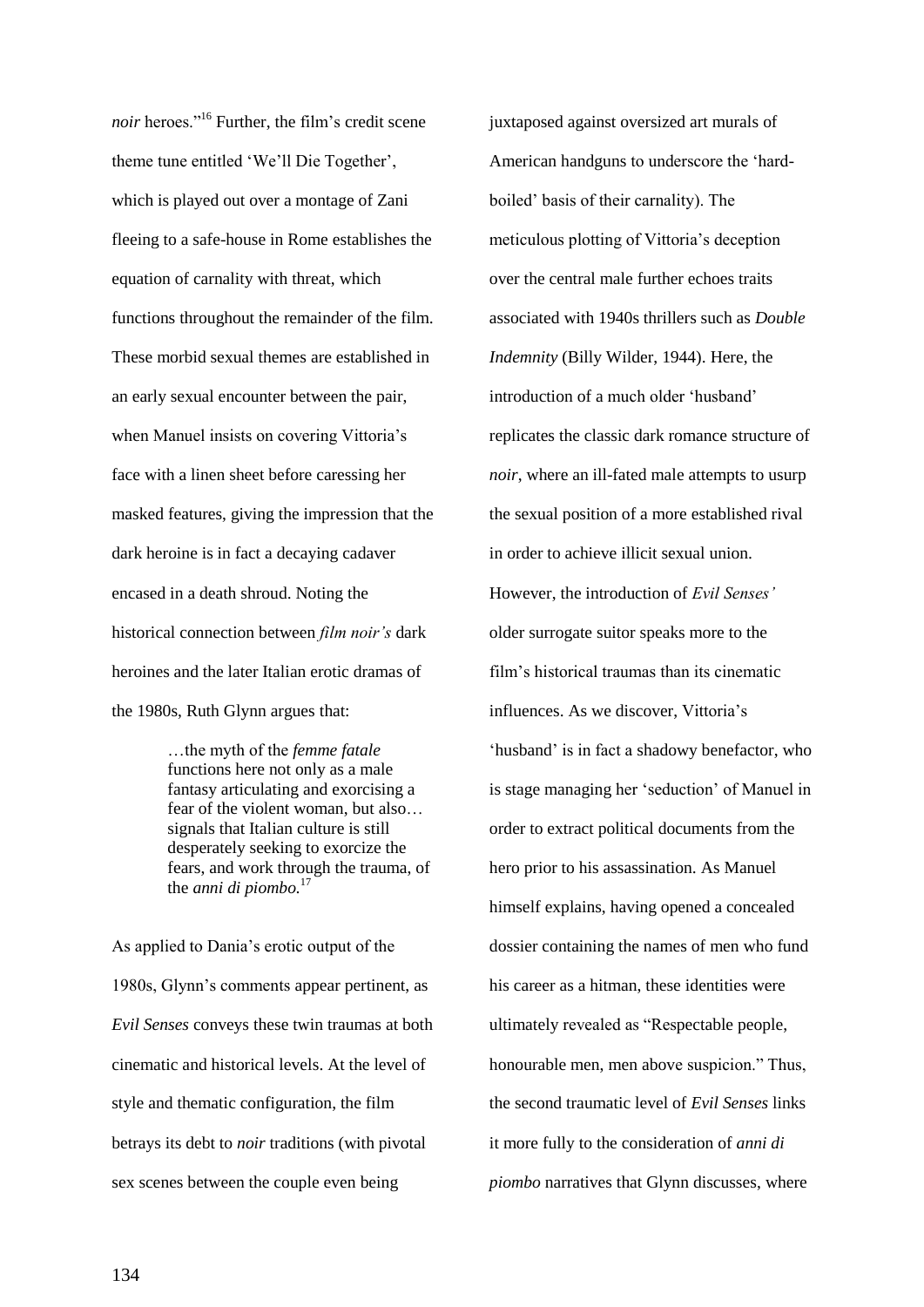widespread fears of violence were often attributed to anonymous social elites and shadowy governmental forces.

If Dania's 1980s erotic thrillers do draw on the fears of sexually emancipated women who "dominated the cinematic exploration of terrorism and its effects"<sup>18</sup>, then it remains the project of these texts to limit or counter the impact of their influence, even at the cost of narrative coherence. Arguably, these formal tensions are evidenced in the finale of *Evil Senses*, when Vittoria reveals her true affections towards Manuel, thus defying her employer's request to eliminate him. Manuel's response to the heroine's final proclamations of emotion is to suddenly shoot her in the forehead. The closing images of the film then focus on her fatal head wound, while the hero narrates a professional and personal rationale for his violent actions.

As with the case-studies Ruth Glynn has explored, the uncharacteristic ending to *Evil Senses* "signals that the myth of the *femme fatale* functions here not only as a male fantasy articulating and exorcising a fear of the violent woman, but also as a wider cultural fantasy

articulating and exorcising a fear of terrorism."<sup>19</sup> The figure of the violent Italian woman further haunts the narrative of *Scandalosa Gilda*/ *Scandalous Gilda*, which Dania released a year earlier in 1985. This film acts very much as a companion piece to *Evil Senses*, once again pairing Monica Guerritore1 and Gabriele Lavia onscreen, with the latter also adopting the role of director for Luciano Martino's company.

Although not as explicitly political in its exploration of the cinematic/historical traumas as *Evil Senses*, the film retains an overwhelming air of erotic morbidity, leading film critic William Bibbiani to define it as a "surprisingly dark erotic "thriller"' which provokes "an uneasy feeling of sickening aberration" in its viewer.<sup>20</sup> The film's transgressive focus revolves around the degenerate sexual bond between a mysterious and emotionally unstable female (Guerritore) and a laconic comic strip artist (Lavia), who meet during a random road encounter after the heroine has been spurned by an unfaithful husband. As with the couple's later film for Dania, *Scandalous Gilda* uses established thriller themes and formal devices to convey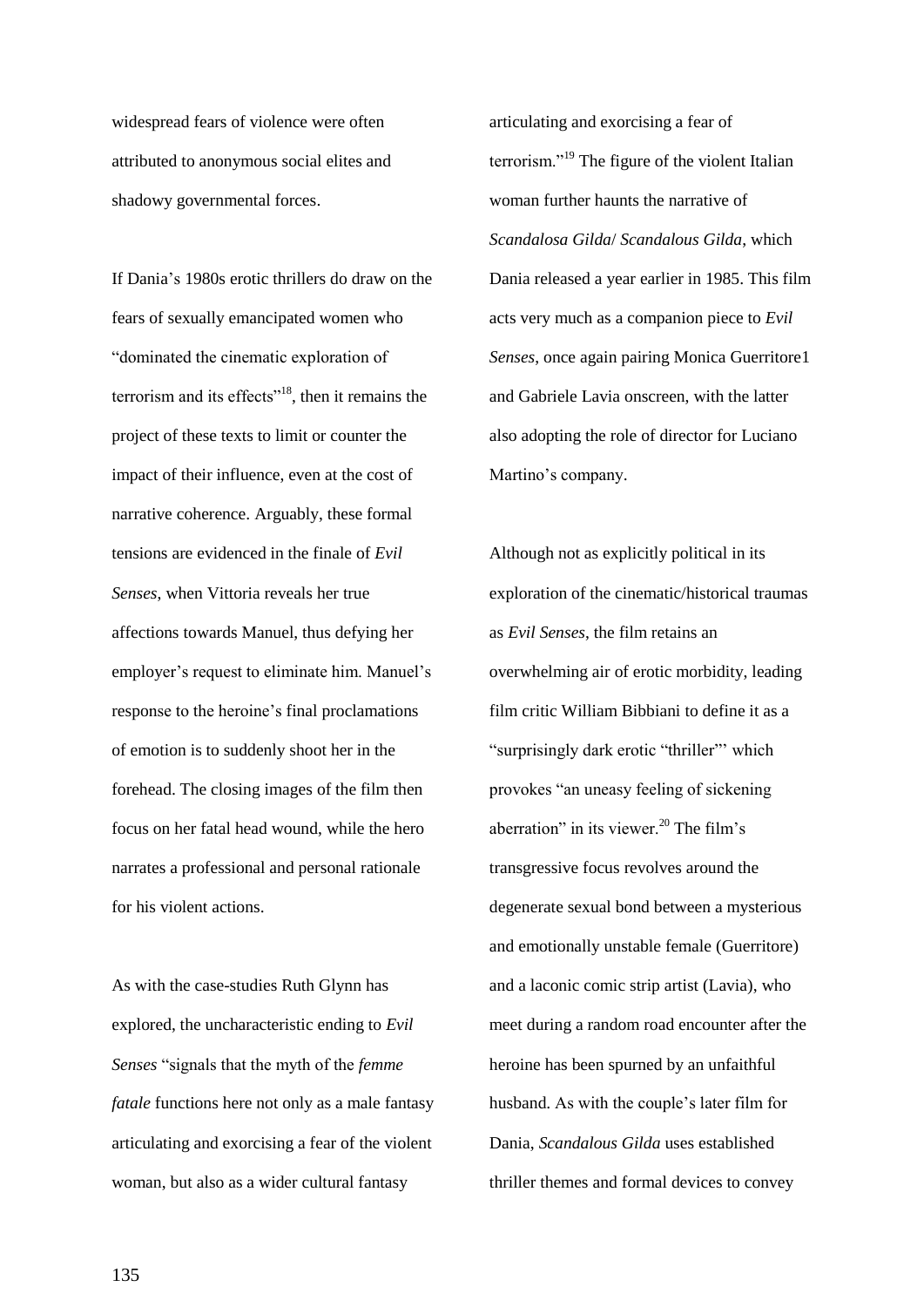the ambiguous sexual and moral intentions of its heroine. At an iconographical level, this *film noir* flavour is conveyed in the film's precredit scene, where the concealed heroine watches her husband engage in a slow motion tryst with his lover, before palpitations of disgust lead the couple to discover her presence. Here, Guerritore is shot from a low angle to convey her menacing intent, while her costume of the favoured *noir* attire (black fedora, shades and raincoat) instantly conveys the complex and carnal attributes of her character. In so doing, the scene recreates the iconographical features of the classic *noir* universe, namely the "visually unstable environment in which no character has a firm moral base". 21



The erotics of *noir*: Monica Guerritore's opening outfit from *Scandalous Gilda*

While the heroine's ambiguous potential remains comparable with some of *noir's* most iconic dark heroines (not least the character's more mainstream and celebrated namesake played by Rita Hayworth in King Vidor's

1944 production of *Gilda*), she also evidences what Ruth Glynn would term as "overt and unbridled sexuality, a key characteristic of the f*emme fatale*."<sup>22</sup> These destructive urges are conveyed with disturbing intensity in the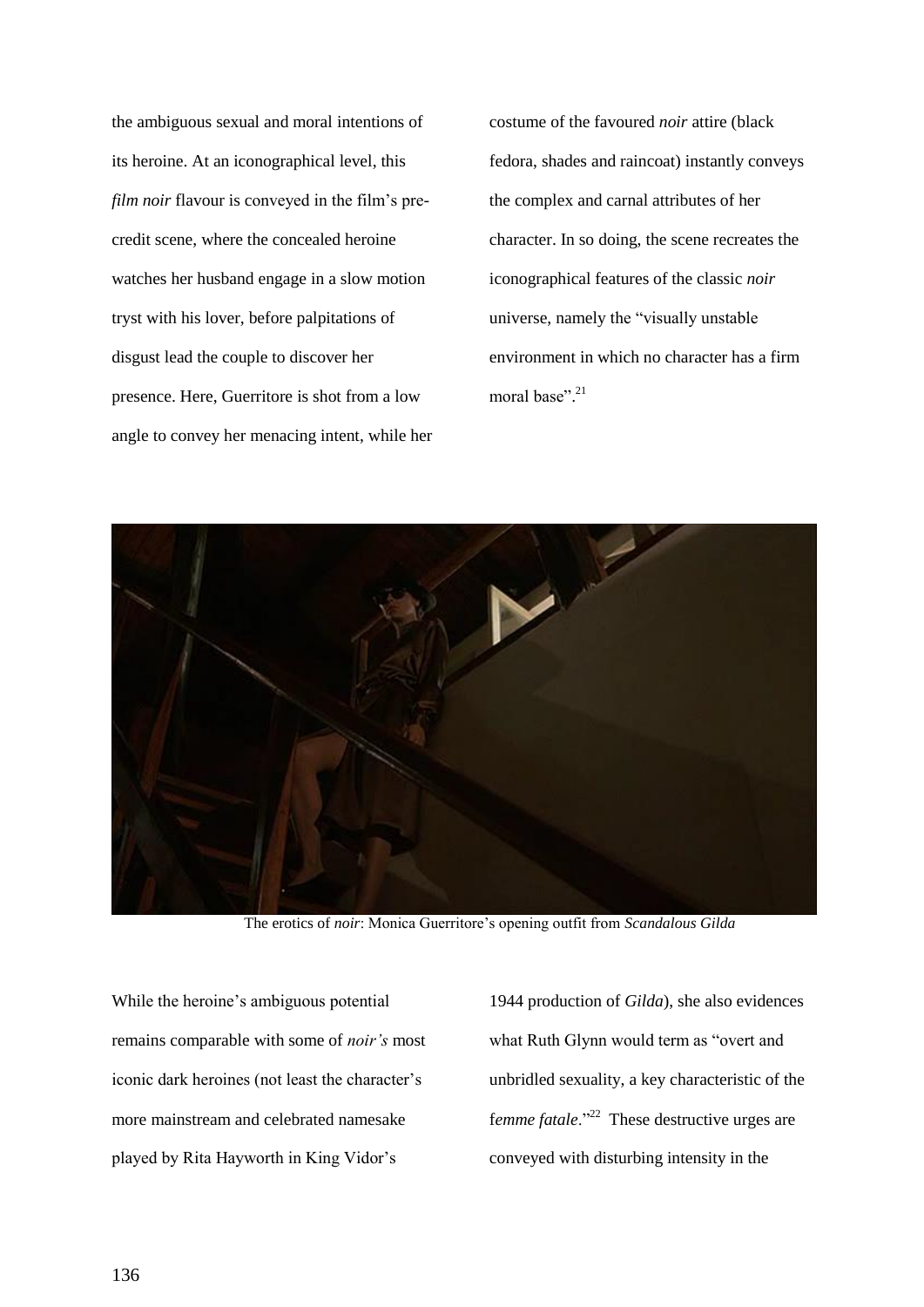heroine's erotic encounters with Lavia's character, which incorporate increasingly punishing scenarios of erotic humiliation and assault, abduction and ultimately death. The domineering role that the heroine adopts in relation to these taboo acts is conveyed both via her physical performance, as well as via a surreal animated insert that emerges from Lavia's attempts to reproduce the couple's emergent romance in comic strip form. The

resultant graphic art insert remains significant for providing a fantasised vignette that further promotes the heroine's sexual dominance over male characters within the narrative. Here, the animated female is conveyed as an erotically oversized presence that tantalises, taunts and then wounds the literally dwarfed male members that gather around her in hopes of sexual conquest:



Comic and controlling: The animated sex insert from *Scandalous Gilda*

While the use of such animated inserts reiterate the threatening potential of the eroticised woman from Dania movies pairing Monica Guerritore with Gabriele Lavia, they were also reproduced in other films that the actress completed for Luciano Martino.

Central to these further renditions of dark eroticism remains her role in Dania's controversial release *Fotografando Patrizia*/ *The Dark Side of Love* from 1984. The film was directed by noted erotic auteur Salvatore Sampiri, and functions as an unofficial remake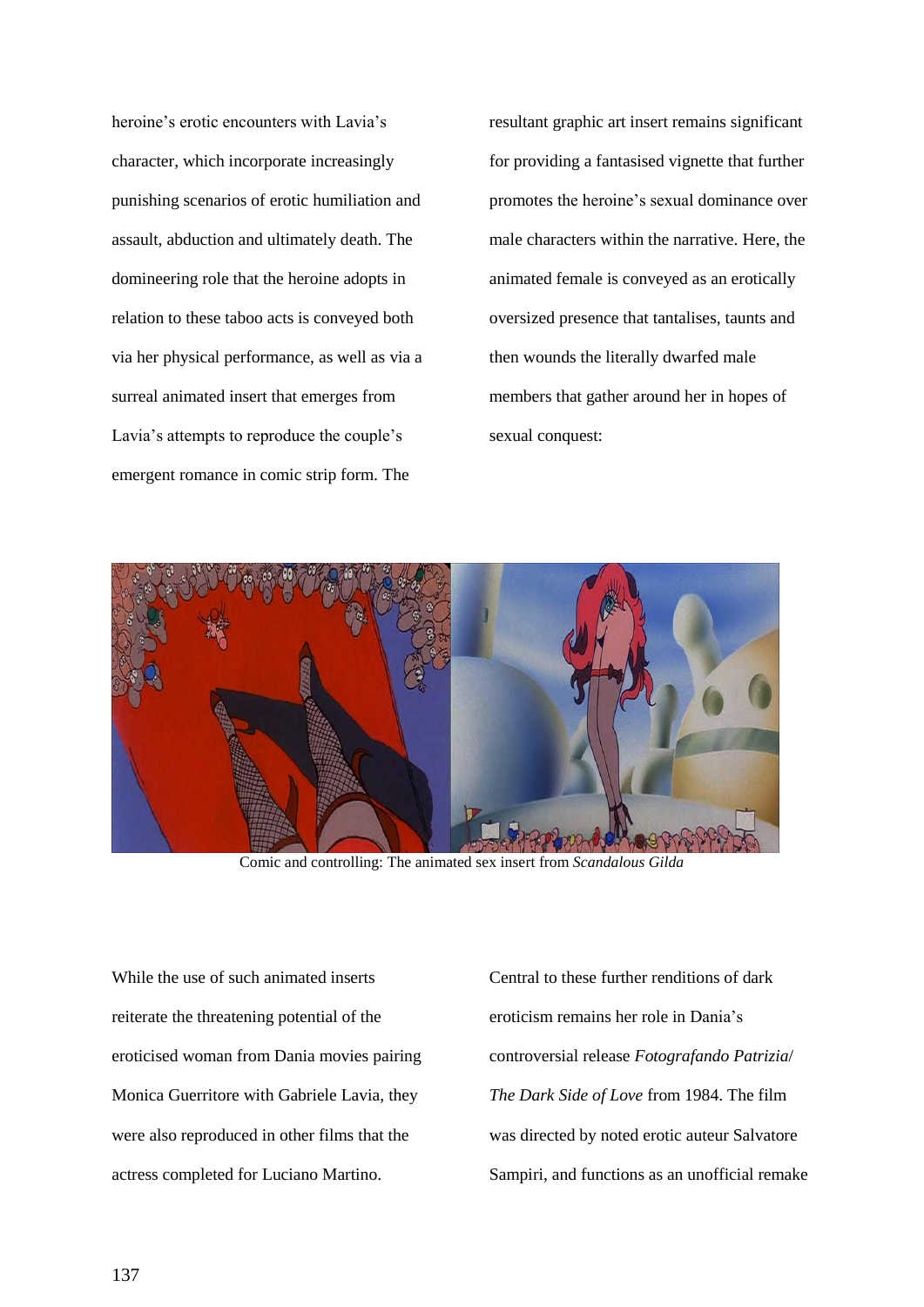of his earlier *Grazie zia*/ *Come Play with Me*, which was released in 1968 at the height of political unrest in Europe. The earlier film located an incestuous relationship between the physically and mentally unstable teenager Alvise (Lou Castell) and his sexually unfulfilled older aunt (Lisa Gastone) against a backdrop of student rebellion and the Vietnam war. Here, news reportage and atrocity reenactment frequently interrupt the erotic games between the two, establishing morbid overtones that result in sexual regression and ultimately death.

*The Dark Side of Love* revisits these themes of politics and polymorphous sexuality via the transgressive coupling played out between the 16-year-old Emilio (Lorenzo Lena) and his older sexually precocious sister Patrizia (Guerritore). Indicating its basis in trauma rather than titillation, it is noticeable that *The Dark Side of Love* begins and ends with images of death and regression. The opening scene depicts the funeral of Emilio's mother and is intercut with his obsessive reviewing of home video tapes revealing the infantilising degree of control the deceased matriarch exercised over him. As we discover, Emilio

suffers from a severe bone deformity which has in the words of one character "trapped his body between childhood and manhood", a permanent state of physiological regression that forces Patrizia to return from her career as a fashion designer in Venice in order to tend him. These early scenes function to establish initial distinctions between the pair, indicating that Emilio embodies regression via a morbid bond to the dead mother and the archaic surroundings of the house (which his sister frequently dismisses as dust-ridden and suffocating). By contrast, Patrizia initially signifies not interiority, but the world 'outside', specifically an Italy increasingly dominated by both feminine and transnational influences. Ultimately, this new Italy is revealed as a world of artifice, which embodies fashion, consumption and Americanised influences (as indicated in Patrizia's attempts to court ill-informed overseas investors into her business dealings).

While *The Dark Side of Love* initially splits its siblings along these interiorised/external markers, sexual tensions soon come to the surface to efface such distinctions. The moral decline between the pair is initiated when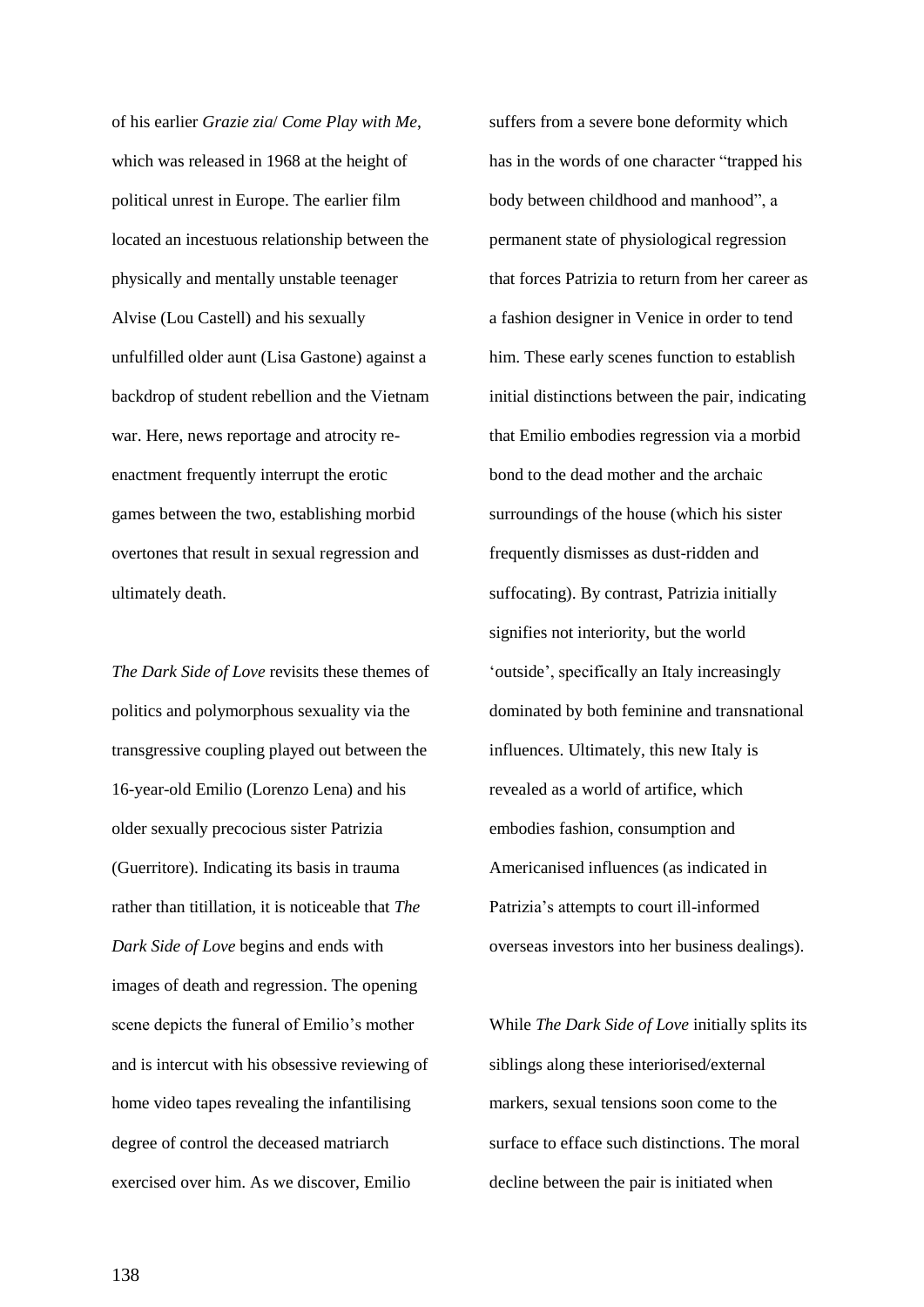Patrizia begins to organise a series of sexual encounters for her brother to watch, thus exploiting his desire to view taboo acts. Patrizia's controlling actions confirm the second strategy of female sexual subversion that Ruth Glynn has identified in her analysis of 1980s popular Italian narratives. Here, direct references to the fears associated with the *anni di piombo* are replaced by a transgressive focus on the dark carnal drives of the Italian woman as a threat to sexual normalcy. Echoing the links to implied threat that underpins these taboo acts, it is noticeable that Patrizia frequently refers to her own body in abject and violent terms, even commenting that as a woman "Your vagina fills you with shame, much worse than robbery, mugging and murder." These references to violation and death are themselves figured in the film's closing scene when the heroine's final acts of sexual experimentation with her brother render the regressive circuit complete, with the film ending on an unsettling image of the pair wrapped in a foetal death pose.

To this extent, *The Dark Side of Love*, as well as the other Dania productions we have surveyed indicate Italian popular cinema's

ability to use erotic tropes to reflect wider industry trends and social tensions. Arguably, the films produced by Dania Film are not underpinned by an 'intellectual' agenda and do not articulate an explicit or coherent position with regard to politics, sexuality and gender roles. Rather, within the constraints of the *filone* system and, thanks to Luciano Martino's remarkable insight, they function rather like 'instant movies', capturing and refracting social changes of the time. While their position is undoubtedly inconsistent and often ambivalent, it is these very qualities that make them such a clear barometer for the psychic tensions of the period. In many ways they can be likened to Robin Wood's 'incoherent texts<sup>', 23</sup> which fail to present a consistent ideological position and instead reveal the ambiguities, fault lines and tensions of their times. While both the erotic comedies and dramas employ eroticised images for commercial purposes and often objectify their female stars, they also complicate straightforward voyeuristic viewing positions and highlight a weakened and fractured sense of masculinity that make them among the most revealing films of the social, sexual and psychological tensions and transitions of

139